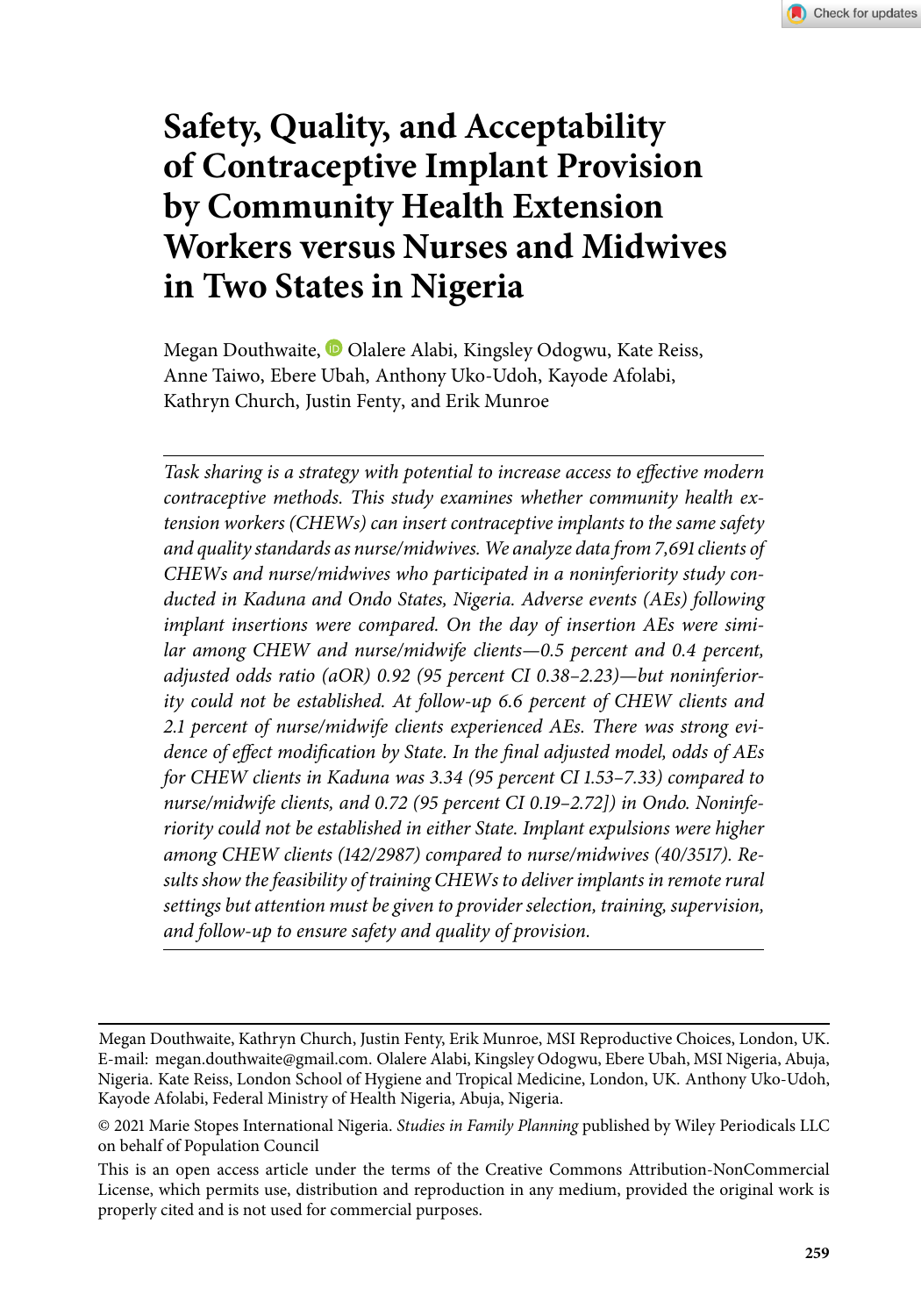## **INTRODUCTION**

Like many countries, Nigeria has a severe shortage of health workers (WHO 2012; Federal Ministry of Health 2014; Akeju et al. 2016) along with inequitable geographic distribution and an imbalance in the range of health worker skills. Physicians and nurses tend to be concentrated in tertiary care facilities, and shortages are most acute in rural and northern parts of the country (Federal Ministry of Health 2014; Awofeso 2010). Task sharing is a potentially cost-effective means to increase access to health services for people living in areas with a shortage of health workers. Essentially it allows a wider range of cadres, including less qualified health workers to offer certain services, when deemed safe and effective (WHO 2017). WHO has endorsed the strategy as a means to increase access to reproductive health services, including access to long acting reversible contraceptives (LARCs) (WHO 2017), defined here as implants and intrauterine contraceptive devices (IUCD). In 2014, lower cadre Community Health Extension Workers (CHEWs) were approved by the Government of Nigeria to insert and remove contraceptive implants and IUCDs after appropriate training (Federal Ministry of Health 2014). Prior to this, provision of LARCs was restricted to midwives, nurses, and physicians.

Senior CHEWs—the focus of this study—make up 27 percent of the workforce in Nigeria's primary health care units (vs. 8 percent nurses and midwives) (Federal Ministry of Health 2014). They are classified as "upper-lower" health staff and undergo three years of training (Evidence to Action Project 2017). They are often located in more remote areas compared to more highly qualified cadres (Federal Ministry of Health 2014). In larger urban centers CHEWs assist nurses and physicians; in rural health centers they work alone or with another CHEW or nurse. Although CHEWs are expected to spend half their time on community-based functions, in reality they spend most of their time in clinics due to shortages of higher cadre staff in many rural areas (Abdul-hadi et al. 2013; Kress, Su, and Wang 2016; Uzondo et al. 2015).

In Nigeria, one in four married women has an unmet need for family planning (Performance Monitoring and Accountability (PMA2020) 2018). Modern contraceptive use, estimated at 12 percent among married women (National Population Commission (NPC) [Nigeria] and ICF 2019), varies significantly by geographic zone (7.8 percent in the North East vs. 24.3 percent in the South West), state (1.7 percent in Yobe State vs. 29.0 percent in Lagos State), residence (18.2 percent in urban areas vs. 7.8 percent in rural areas), socioeconomic status (3.7 percent among the poorest vs. 22.2 percent among the richest), education and religion (National Population Commission (NPC) [Nigeria] and ICF 2019). Short-acting methods predominate (Performance Monitoring and Accountability (PMA2020) 2018), and LARCs are used by 35 percent of modern method users (implants 28.3 percent and IUCDs 6.7 percent) (National Population Commission (NPC) [Nigeria] and ICF 2019).

The Government of Nigeria committed to increasing the prevalence of modern contraceptive use among all women from 15 percent in 2016 to 27 percent by 2020 and to scale up access to modern methods (FP2020 2019; Guttmacher Institute 2019). LARCs offer particular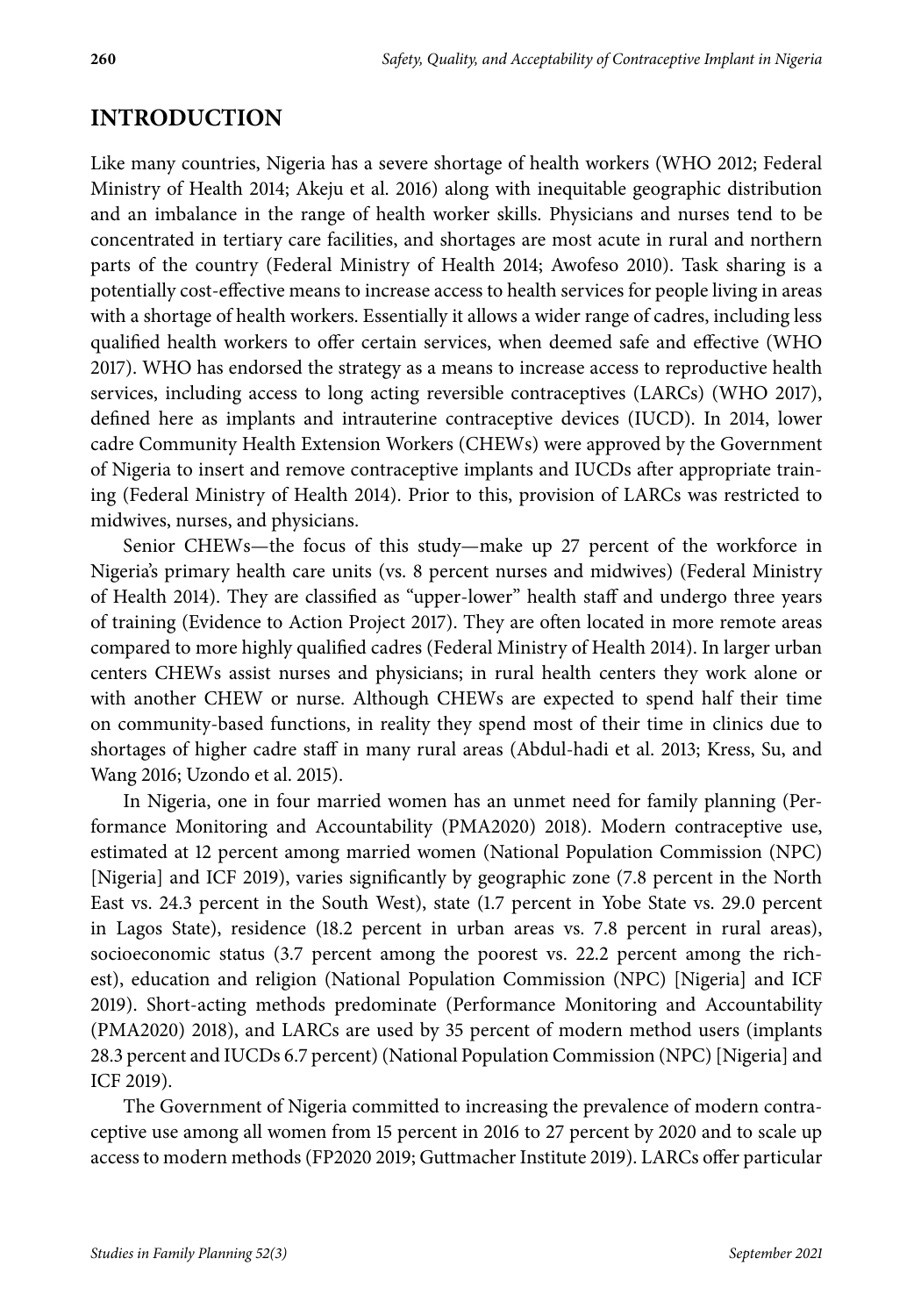benefits to women over short-term methods, including higher effectiveness, longer continuation, fewer contraindications, and in some settings, higher cost-effectiveness (Mazza et al. 2016; Mavranezouli 2008; Shoupe 2016; Trussell et al. 2015). Despite several initiatives in Nigeria to increase access to modern methods, including task-sharing provision of LARCs with CHEWs (Charyeva et al. 2015; Blumenthal et al. 2013; Shelton and Finkle 2016), a recent study found method choice and access to LARCs remains limited, slowing increase in modern contraceptive use (Thanel et al. 2018).

WHO recommends that auxiliary nurses (WHO 2014) provide contraceptive implants under close monitoring and evaluation before they fully endorse this cadre for implant provision globally (WHO 2017). CHEWs are the closest equivalent to this cadre, but they have three years of medical training. Studies from several sub-Saharan Africa countries show that provision of contraceptive implants by lower cadre health workers can increase access to and use of LARCs (Thanel et al. 2018; Asnake et al. 2013). Two studies have assessed the acceptability and feasibility of implant provision by CHEWs in Nigeria. The first, a pilot study in rural Sokoto and Bauchi States, tested the feasibility of training CHEWs to provide implants, documenting CHEW knowledge and skills, client acceptability, and effectiveness of supportive supervision mechanisms (Charyeva et al. 2015). The study found CHEWs consistently followed clinical protocols and delivered high-quality services, but observed challenges with low client flow. The second feasibility study, in Kaduna and Cross-River States, observed high-quality implant insertions. The study also investigated effects on contraceptive method mix and found an increase in implant provision overall (Morgan et al. 2017). Neither study evaluated insertion-related clinical outcomes nor compared CHEW provision with higher cadre health workers. In their guidance on task sharing, WHO highlights the lack of studies on the safety and effectiveness of contraceptive implant insertion and removal with lower cadre health staff (Polus et al. 2015; WHO 2012).

The proper insertion and removal of implants are essential for clinical efficacy and for the prevention of complications, such as infection, neurovascular injury (Lefebvre et al. 2018), implant migration, or expulsion (Rowlands and Searle 2014). Complications related to insertion and removal procedures, although rare, may include pain, paresthesia, bleeding, hematoma, scarring, or infection. Implant removal may be difficult if the implant is not inserted correctly, inserted too deeply, not palpable, encased in fibrous tissue, or has migrated. Deep insertions may make the implant difficult to locate and may require a surgical procedure in an operating room to remove the implant (Implanon USA 2019). Research is urgently needed to establish whether task-sharing implant insertions with lower level health staff is clinically safe and of acceptable quality.

This study compares insertion-related adverse events (AEs) due to implant insertions by newly trained CHEWs or nurses/midwives.We also compare the quality of implant insertions and client satisfaction. The overall goal is to provide scientific evidence on the safety of this form of task sharing for national and state health authorities. In addition, the study aimed to provide robust data on insertion-related clinical side effects and moderate and severe AEs in a low-income setting.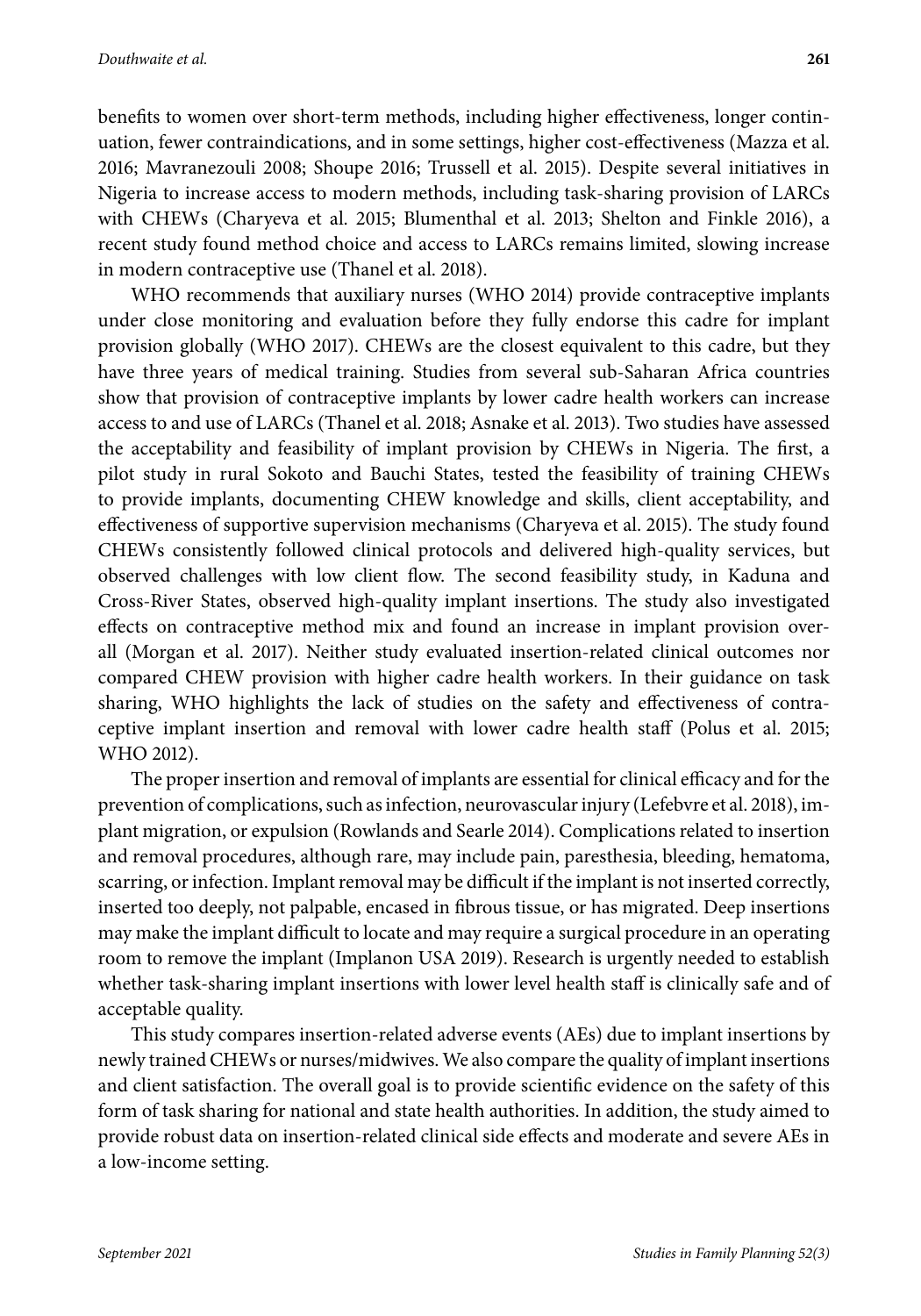## **METHODS**

#### **Study Setting**

The study was conducted in public health facilities in two Nigerian states, Kaduna in central northwest Nigeria, and Ondo in the southwest. The north and the south differ culturally, socially, and economically, with the south tending to be richer, and with better health and socioeconomic indicators compared to the north, including maternal, infant and child mortality, education, contraceptive prevalence, distribution of medical schools, and availability of health care providers (Makinde et al. 2018; International Organization for Migration (IOM) 2014). Kaduna State is the third most populous state in Nigeria, with an estimated population of 8.25 million, compared to 4.18 million in Ondo State in 2016. Sixty-six percent of the population in Kaduna State is under the age of 25, compared to 59 percent in Ondo State (Nigeria Bureau of Statistics 2019). Forty seven percent of women aged 15–49 years in Kaduna State have no education, compared to 7.9 percent in Ondo State. The total fertility rate (TFR) in Kaduna was 5.9 with a mean ideal number of children of 7.2 children, compared to a TFR of 4.1, and a mean ideal number of children of 4.5 in Ondo. In Kaduna 36.5 percent of households live in the poorest two wealth quintiles compared to 21.2 percent in Ondo (National Population Commission (NPC) [Nigeria] and ICF 2019).

#### **Study Design and Intervention**

This was a quasi-experimental noninferiority study that aimed to compare insertion-related moderate and severe AEs resulting from insertion of contraceptive implants by CHEWs with nurses and midwives. Random allocation of clients to intervention groups was not possible in this study because clients access their local area clinics. Also, providers could not be randomized because they work at either CHEW-led or at nurse- or midwife-led public clinics. The methodology and detailed description of the intervention is provided in the published protocol<https://doi.org/10.2196/resprot.8721> (Reiss et al. 2018). Briefly, 12 out of 23 local government areas (LGAs) were purposively selected from Kaduna State, and seven of 23 LGAs from Ondo State. LGAs that shared reproductive health interventions funded by the same donor and implemented across several LGAs, as well as those that were geographically hardto-reach were excluded from the sampling frame.

Facilities in remaining LGAs were eligible for inclusion if they were CHEW or nurse/midwife led; had not previously provided implants; had provided family planning services for at least three years; had a provider interested in participating in the study who expected to remain at the facility for the 12-month client recruitment period; and, finally could offer onsite referral, or were within 20 km of a referral facility in case of implant insertion or removal complications. From 657 facilities operating in these LGAs, 93 were eligible for inclusion in the study. Seventy-seven were primary basic health units (BHUs) or small rural hospitals and 16 were secondary or tertiary centers or hospitals.

We aimed to select 60 providers (30 CHEWs and 30 nurse/midwives) from each state. Providers from the 93 facilities were invited to participate in the study if they met the following criteria: they had no prior implant training or provision experience; were resident in the LGA; expected to remain at the health facility for the 12-month client recruitment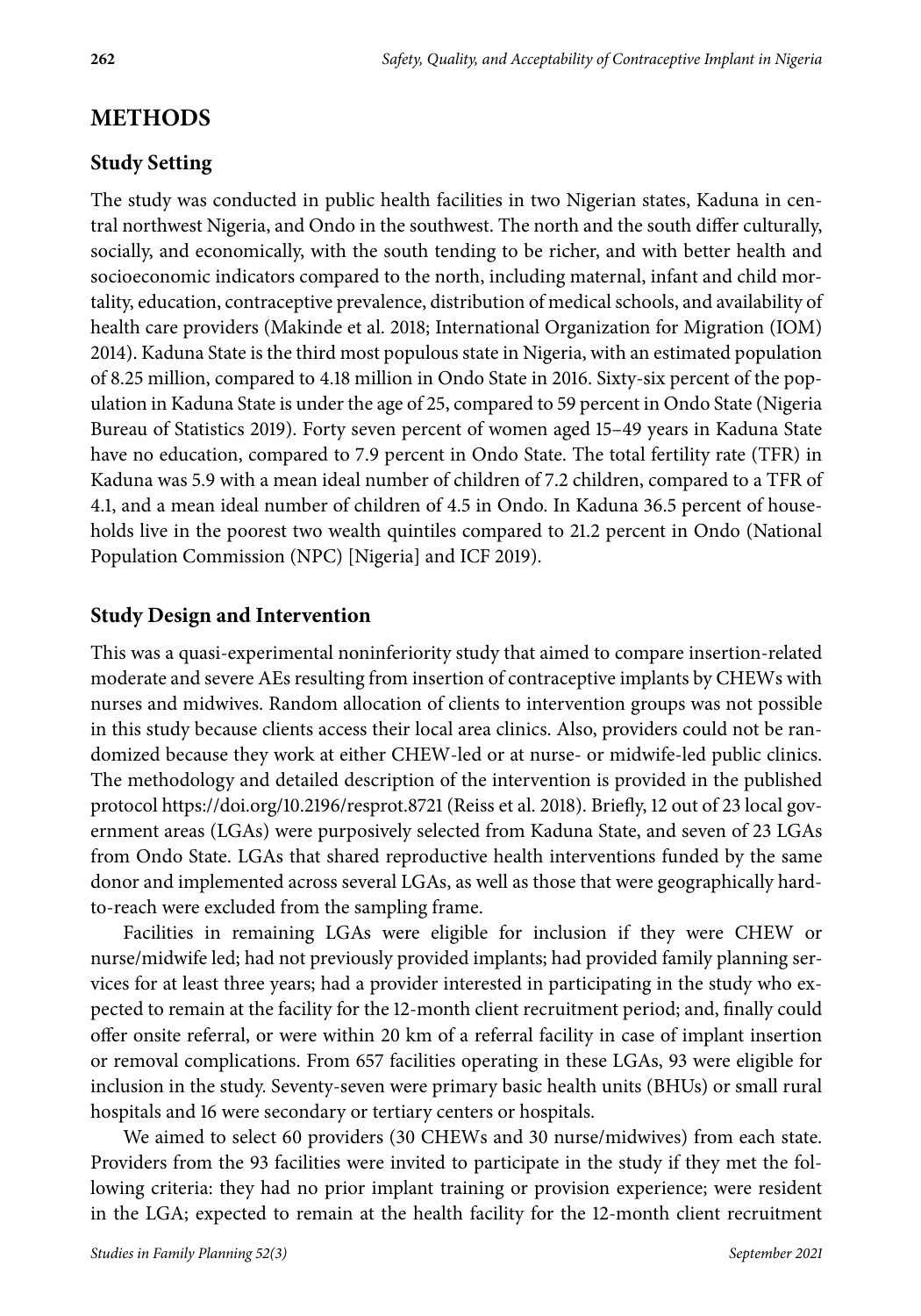period; and lastly, that they had good verbal and written communication skills. In total 119 providers were included in the study. A single provider was recruited from 67 facilities; and two providers from the remaining 26 facilities. This comprised two CHEWs from 15 facilities and two nurse/midwives from 11 facilities.

Providers comprised 30 nurses/midwives from each state; and 30 CHEWs from Ondo and 29 from Kaduna State. Providers were trained by 13 supervisors, themselves trained by Marie Stopes Nigeria (MSION) in family planning counselling, insertion and removal of implants, management of AEs, and study procedures. For a full description of training and supervision procedures see Reiss et al. (2018).

Two implant brands were initially included in the study: Implanon Classic® (one rod preloaded in trocar) offering three year protection from pregnancy; and Jadelle® (two rods, with separate disposable trocar) offering five year protection. Implanon $\text{NXT}^*$  was introduced into Nigeria partway through the study and accounted for 2.6 percent of insertions during the study period. Posttraining, providers went through a facility-based accreditation process, providing implant insertions and removals under supervision. After five successful supervised insertions and two successful supervised removals of both Jadelle® and either Implanon Classic® or ImplanonNXT®, providers were qualified to insert and remove implants without clinical supervision. Postaccreditation, each provider received visits every two to three weeks from their study supervisor, supported by a MSION clinical supervisor, a quarterly visit from the State Ministry of Health, and a bi-annual visit from the Federal Ministry of Health (FMoH) and a study principal investigator. During these visits providers received study updates and, if required, additional training. MSION also implemented demand generation activities around each facility, including advocacy with local stakeholders and engagement of mobilizers (health promoters) to help promote and publicize service availability.

#### **Client Enrolment and Data Collection**

Between November 30, 2015 and November 30, 2016, all clients attending the selected facilities, aged 18–49 years, and who voluntarily chose an implant following comprehensive contraceptive counselling were invited to participate in the study. Written informed consent was obtained from all study participants by the provider. This included consent for follow-up at the clinic or by telephone. Immediately following implant insertion, the provider completed a structured questionnaire to record participants' demographic and background characteristics, and experience of any insertion-related clinical AE during and immediately postinsertion (Table 1). All AEs, including those classified as more minor events or side effects were recorded. AEs were categorized into one of three levels: (1) *Minor (side effect)*: The client experiences some level of discomfort that only requires resting or minimum level of medical intervention such as taking pain medication; (2) *Moderate (complication)*: The client experiences frequent or more severe level of discomfort that requires a medical intervention and/or expulsion of implant resulting in risk of unintended pregnancy; (3) *Major/critical (complication)*: Major injury leading to long-term incapacity/disability and requires hospitalization and/or results in fatality, or expulsion of implant resulting in pregnancy.

Women were invited to return for follow-up two weeks postinsertion. At follow-up, they were reconsented to ensure they remained willing to participate, and providers completed a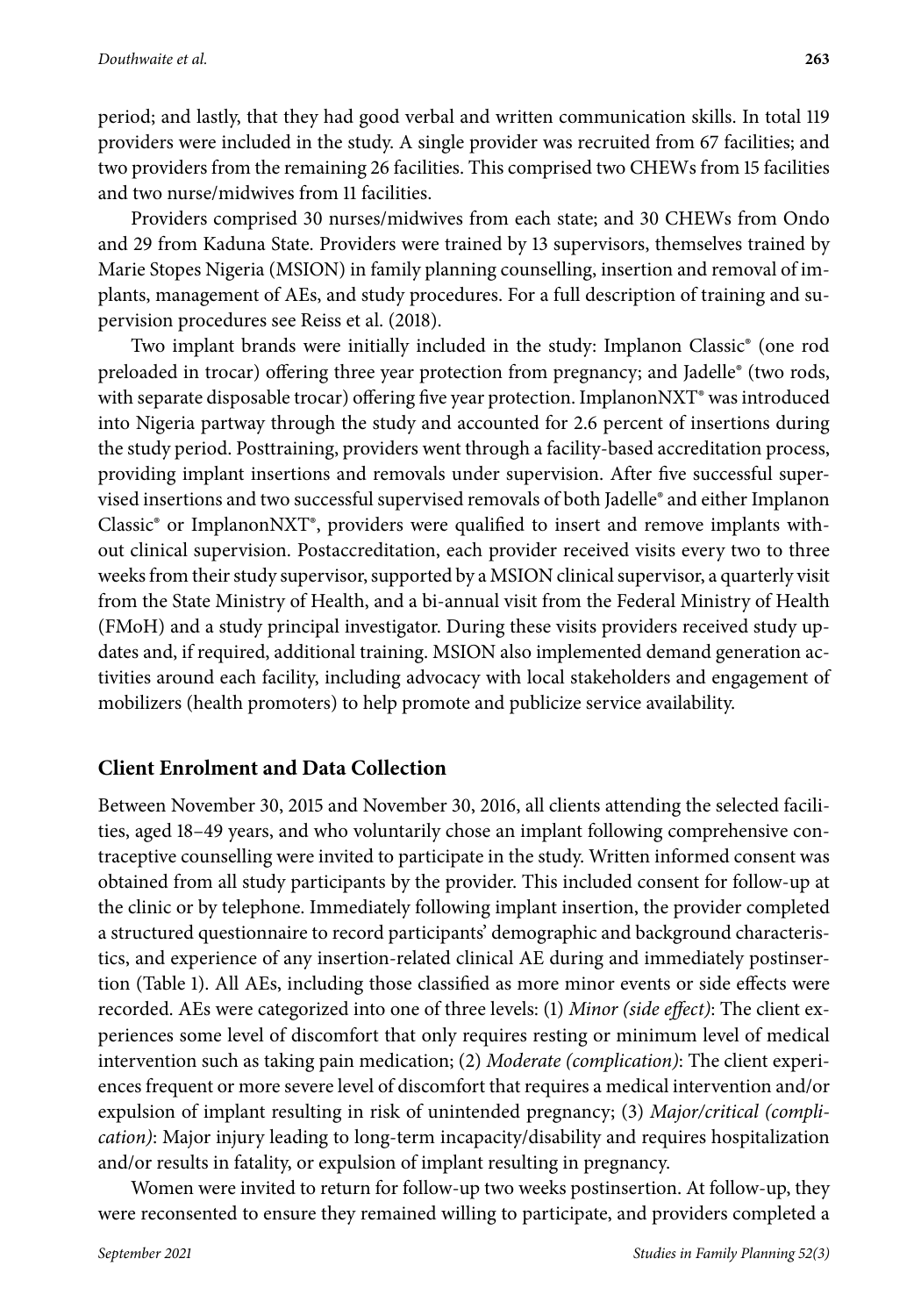#### **TABLE Implant insertion-related AEs recorded on day of insertion and at follow-up**

#### **Description of adverse event**

**Recorded on day of implant insertion** Anaphylactic reaction to the implant Implant insertion unsuccessful on first or second attempt Implant breaks Palpitations resulting from the local anesthetic **Recorded at follow-up** Expulsion of implant Paresthesia due to neural damage (numbness, tingling, tickling, pricking, or burning sensation at implant site) Pain post procedure for >1 week and requires further outpatient observation and medical intervention. Infection: local redness swelling Infection: Discharge Infection: Fever Scarring **Recorded on day of implant insertion and at follow-up** Hematoma / bruising requiring medical intervention Bleeding around the insertion site Other adverse reaction requiring medical treatment or resulting in long-term incapacity or fatality

structured questionnaire to record all AEs experienced since insertion. Women who did not return to the clinic were followed-up by phone by the provider, with up to three attempts made.

Clinical supervisors visited every provider within the first month following training (accreditation), then again one, two, three, and six months post-accreditation to assess the quality of implant insertions. Visits lasted one to two days, during which all implant insertions were observed and data on quality recorded (Reiss et al. 2018). They used a 28-item checklist (Online Appendix T1) to record competence in preinsertion counselling, preinsertion preparation, insertion technique, postinsertion procedures, and counselling. An overall score of 28/28 was defined as high quality. Supervisors also conducted client satisfaction exit interviews among a subsample of participants. Women were considered highly satisfied if they rated seven aspects of care as "good" or "very good" (Online Appendix T2).

#### **Outcome Measurement**

We had two primary outcomes for this study: (1) insertion-related moderate or severe AEs at the time of insertion, and (2) insertion-related moderate or severe AEs overall, measured at the time of insertion and at follow-up. Secondary outcomes were (1) quality of implant insertions observed by clinic supervisors, and (2) client satisfaction with implant insertion measured through client exit interviews.

#### **Sample Size and Noninferiority**

This was a noninferiority study designed to assess whether the proportion of insertion-related moderate/severe AEs among CHEW clients was not higher than a specified amount than the proportion of moderate/sever AEs among nurse/midwife clients. Insertion-related AEs are rare and based on outcome data from clinical trials (Reiss et al. 2018; Meirik et al. 2013), and agreement of the research team, we assumed a base rate of 0.5 percent for moderate/severe AEs among clients of nurse/midwives on the day of insertion. The noninferiority margin, or predetermined benchmark of acceptable difference between the two groups for the day of implant insertion was set at 0.5 percent. In other words, we consider that CHEWs are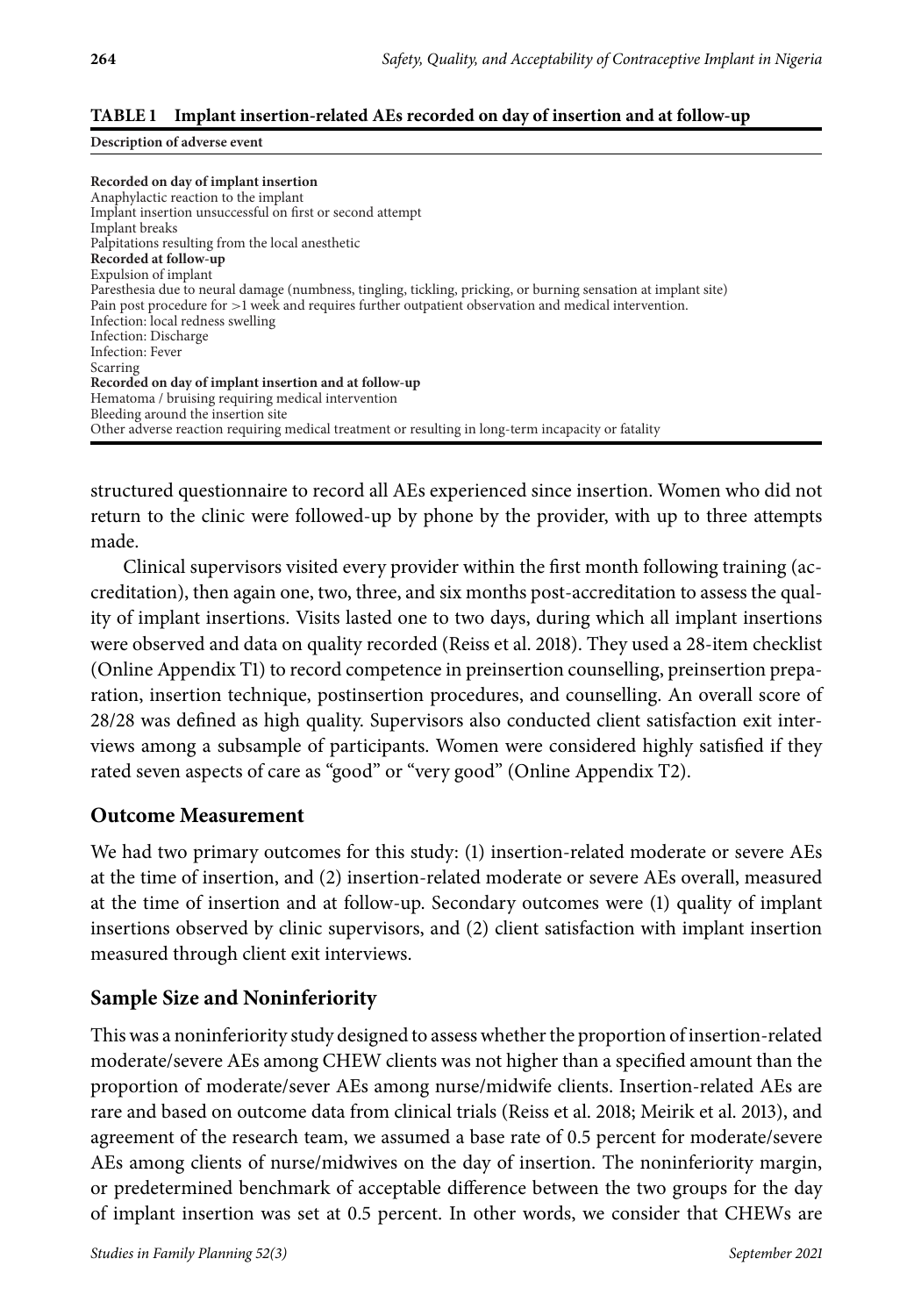noninferior to nurses/midwives if the upper confidence bound of the difference in AE rates (CHEWS – nurse/midwives) is not higher than 0.5 percent.

In the absence of any data on moderate/severe insertion related AEs at follow-up, we assumed a base rate of 1 percent at follow-up, with a noninferiority margin of 1 percent. We combined data from the day of insertion and follow-up to give a total complications score.

The target sample size required to measure moderate/severe AEs on the day of insertion assuming a noninferiority margin of 0.5 percent, 80 percent power, 95 percent confidence, a design effect of 1.5 (for clustering by provider), and 10 percent incomplete records was 8,125. The target sample size for the same outcome at follow-up, assuming a noninferiority margin of 1 percent and a loss to follow-up of 20 percent, was 4,410.

To assess the quality of insertions, we assumed 80 percent would be rated *good* based on Marie Stopes International's (MSI's) previous quality audits with nurses in multiple countries, with a noninferiority margin of 10 percent. We assumed that the noninferiority margin referred to a difference in proportions, meaning that if the lower 95 percent confidence limit for the difference in proportions is −0.10 or greater, then we can conclude that CHEWs are noninferior to nurse/midwives in terms of quality.

#### **Data Analysis**

We used Stata software version 15 (StataCorp 2017) for the statistical analyses. All analyses were adjusted for clustering by provider. Outcomes were analyzed using Generalized Estimating Equations (GEE) models where nested models were compared using Wald tests. Covariates were excluded from the models where they were not statistically significant at the 5 percent level and when data were too sparse to support more complicated models. Effect modification was examined for several key covariates (state, facility type, implant type, instudy insertion experience). Due to a large variation in the timing of follow-up visits (which were beyond the study team's direct control), we extended the follow-up interval from two weeks to include data up to 75 days postinsertion.

For the primary outcomes, noninferiority was assessed by modeling odds ratios (OR) rather than risk differences. Since the AEs rates were so low the odds is a very close approximation to the risk difference. Assuming a prevalence of moderate/severe AEs among nurses/midwives of 0.5 percent on the day of insertion, and a risk difference of no more than 0.5 percent, the corresponding noninferiority margin expressed as an odds ratio is 2.01. Assuming prevalence of moderate/severe AEs of 1 percent by day 14 (follow-up), the corresponding odds ratio margin is 2.02. For the secondary outcome—quality of insertions—proportions were within the range where it is reasonable to assume linearity and so difference in proportions was modeled directly using GEE rather than converting to odds ratios.

We examined background characteristics and differences between CHEW clients and nurse/midwife clients among all those with complete primary outcome data for the day of insertion. Simple proportions and frequencies for categorical variables and means for continuous variables are shown. We then compared insertion-related AEs among clients of each provider at the time of insertion, and overall. We present proportions reporting specific AEs as well as an overall AE prevalence for each provider, with unadjusted odds ratios and 95 percent confidence intervals (CIs) for comparison. For the multivariate analysis, we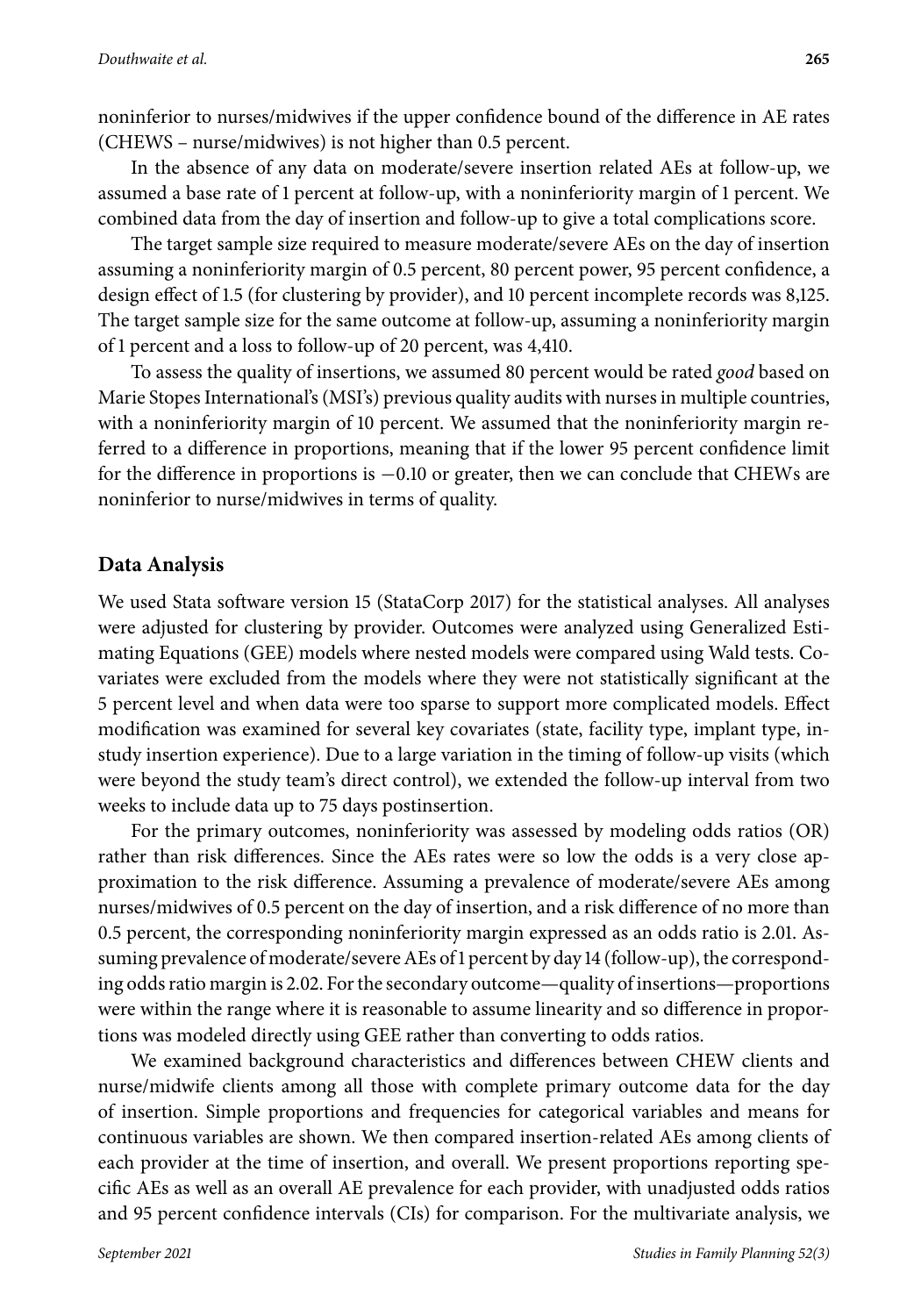investigated several potential confounders. Contributions to the model fit were assessed using Wald tests. Variables were included in the model if the *p*-value was <0.05, or if there was evidence of confounding whereby the estimated effect (nurses/midwives vs. CHEWs) changed by 10 percent or more. Provider level co-variates were state, rural location of facility, facility type (BHU/small hospital vs. tertiary hospital), number of in-study insertions conducted by provider, and other provider present at facility. Individual client characteristics were age, number of living children, education, marital status, previous family planning use, brand of implant, distance travelled, residential location, household drinking water source (proxy for household poverty), and employment status. We conducted stratified analyses to assess potential effect modification by selected individual and contextual characteristics listed above. Effect modification was considered statistically significant if the interaction term *p*-value was <0.05. We found some effect modification by state and adjusted the final model. Models were sensitive to choice of variables, likely due to the small number of AEs.

## **Missing Data**

The multivariate analyses to assess insertion-related AEs occurring on (1) the day of insertion and (2) overall, (on the day of insertion and at follow-up), were conducted on all observations with complete data for covariates. On the day of insertion, 98 observations or 1.3 percent of observations from each cadre (53 nurse/midwife clients; 45 CHEW clients) had missing data for at least one of the variables included in the final model (implant brand, number of previous in-study insertions, and employment status) and were excluded from the analysis. Excluded observations did not include any AEs. For the combined outcome, there were no missing observations.

## **Sensitivity Analyses**

We conducted four sensitivity analyses (Online Appendix T4 and T5) by repeating the primary analyses while excluding or including selected subgroups to determine if they had an inordinate effect on the estimated measure of effect, and noninferiority margin. Three of these sensitivity analyses were predetermined, and one was data driven. The latter excluded *outlier* providers, or those with relatively high rates of AEs; defined as a provider with more than 10 AEs, or above the 25 percentile for AEs, with more than five expulsions, or above the 25 percentile for expulsions. We conducted three sensitivity analyses to investigate how best to address issues with missing or incomplete data, and these included (1) exclusion of observations with low-quality insertions; (2) exclusion of observations with low-quality follow-up dates; (3) inclusion of observations with less than half missing outcome components, and inclusion of observations with any missing outcome components.

## **Supervision and Safety Monitoring**

During study implementation supervisors visited all providers every two to three weeks to provide study and clinical support. Study participants were encouraged to return to the facility if they had concerns or experienced any AEs. The study followed standard FMoH/MSION management and reporting protocols requiring immediate reporting to the clinical services manager of severe and moderate AEs, and within 24 hours for minor events. The clinical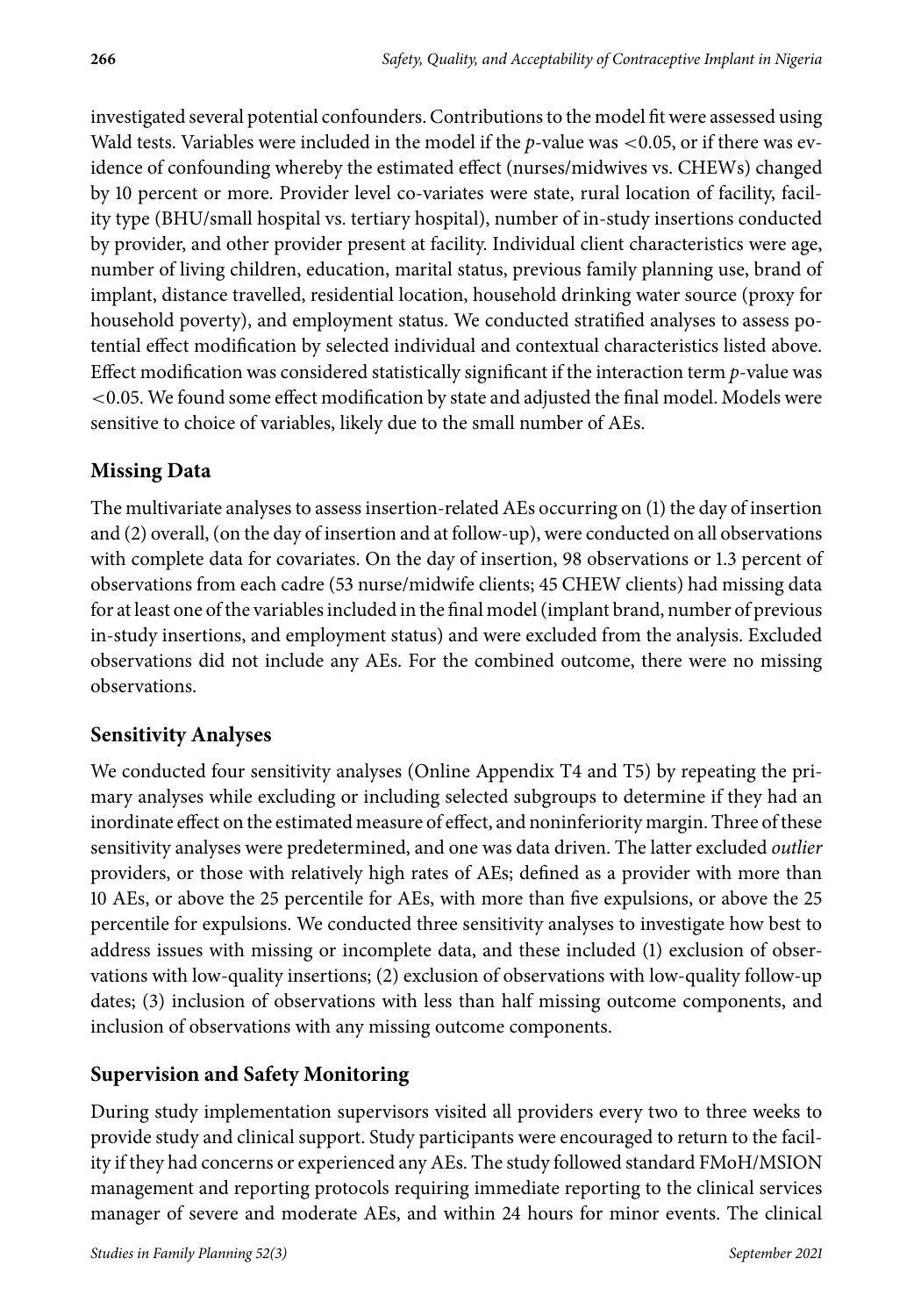services manager was responsible for ensuring effective management of AEs, and that all AEs were reported to the study manager. Severe AEs were reported to MSI's Medical Development Team in London within 24 hours.

## **Ethics**

Ethical approval was obtained from MSI's Ethics Committee, National Health Research Ethics Committee of Nigeria and the Population Council Institutional Review Board. This study is registered with ClinicalTrials.gov, number NCT03088722.

# **RESULTS**

One hundred and nineteen providers (60 nurse/midwives; and 59 CHEWs) across 93 health facilities took part in the study between November 30, 2015 and November 30, 2016. In total, they inserted 7,883 implants (4,195 nurse/midwife clients; and 3,688 CHEW clients). Figure 1 shows the flow of insertion clients by provider included in this analysis. Of the total number of clients, 2.1 percent nurse/midwife clients and 2.8 percent CHEW clients were excluded from analysis of AEs occurring on the day of insertion, mostly due to missing information on the primary outcome. Complete data on AEs occurring on the day of procedure were available for 4,107 nurse/midwife clients and 3,584 CHEW clients (*N* = 7,691). Of these 3,517, or 85.6 percent of nurse/midwife clients and 2,987, or 83.3 percent of CHEW clients were successfully followed up within 75 days ( $N = 6,504$ ). In total 15.5 percent of respondents included in analysis of AEs at the time of insertion were lost to follow-up due to problematic follow-up dates or missing AE outcome at follow-up (see Figure 1). This included a total of 590 (14.4 percent) of nurse/midwife clients and 597 (16.7 percent) of CHEW clients. Of those lost to follow-up due to problematic follow-up dates  $(N = 746)$ , there were 11 AEs: two among nurse/midwife clients and nine among CHEW clients. Those lost to follow-up were significantly more likely to be CHEW clients compared to nurse/midwife ( $p = 0.001$ ); urban compared to rural (19.3 percent vs. 11.9 percent;  $p \le 0.001$ ); from Ondo compared to Kaduna State (20.0 percent vs. 10.8 percent;  $p \le 0.001$ ); primary educated compared to secondary (17.1) percent vs. 13.8 percent;  $p \leq 0.001$ ); employed compared to unemployed (16.4 percent vs. 13.3 percent;  $p \leq 0.001$ ); and had chosen to use Implanon<sup>®</sup> compared to Jadelle<sup>®</sup> (16.4 percent vs. 14.3 percent;  $p \leq 0.05$ ). Loss to follow-up did not vary significantly by distance to facility, age of respondent, or type of facility.

For the secondary outcome (quality of implant insertion), all providers were observed at least once. This comprised observations of 1,064 nurse/midwife clients and 781 CHEW clients. The analysis sample comprised 883 (83 percent) observations from 54 nurse/midwives and 537 (69 percent) observations from 50 CHEWs across 86 facilities (see Figure 2). Incorrect date of implant observations was the main reason for exclusion of observations from the analysis (164 nurse/midwife clients and 210 CHEW clients).

## **Background Characteristics**

Table 2 presents data at the provider level. Providers were equally distributed by state and urban/rural location, but CHEWs were significantly more likely to be based at a BHU than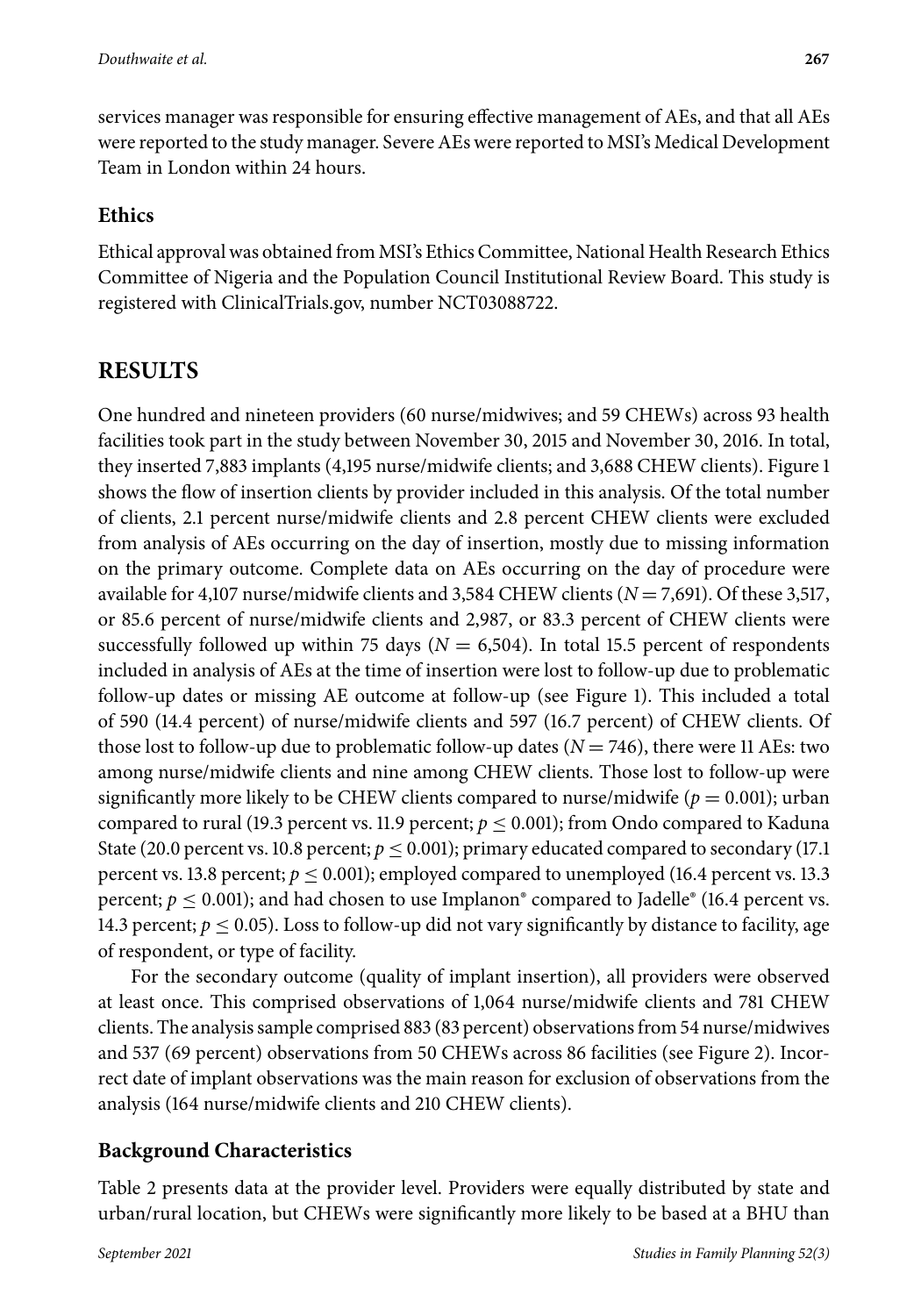



nurse/midwives (93.3 percent vs. 64.4 percent;  $p \le 0.001$ ) and less likely to work alone (53.3 percent vs. 61.0 percent;  $p \le 0.001$ ). The mean number of insertions conducted during the study was significantly lower among CHEWs compared to nurse/midwives (54.3 vs. 62.5; *p*  $= 0.040$ ). Table 3 presents data on client's background, by provider. The mean age of clients was 30 years with little difference between CHEW and nurse/midwife clients; they had four children on average (4.1 for CHEW vs. 3.7 for nurse/midwife clients;  $p \le 0.001$ ); and almost all were married. Compared to nurse/midwife clients, CHEW clients were less educated (57.6 percent had primary or less vs. 47.6 percent;  $p \le 0.001$ ), more likely to be unemployed (38.6) percent vs. 29.8 percent;  $p \le 0.001$ ) and to live in a household without access to treated water (31.9 percent vs. 17.3 percent;  $p \le 0.001$ ). CHEW clients were also less likely to want to limit their number of children (26.4 percent vs 34.8 percent;  $p \le 0.001$ ), and significantly more likely to be nonusers of modern contraceptive methods in the previous three months (70.8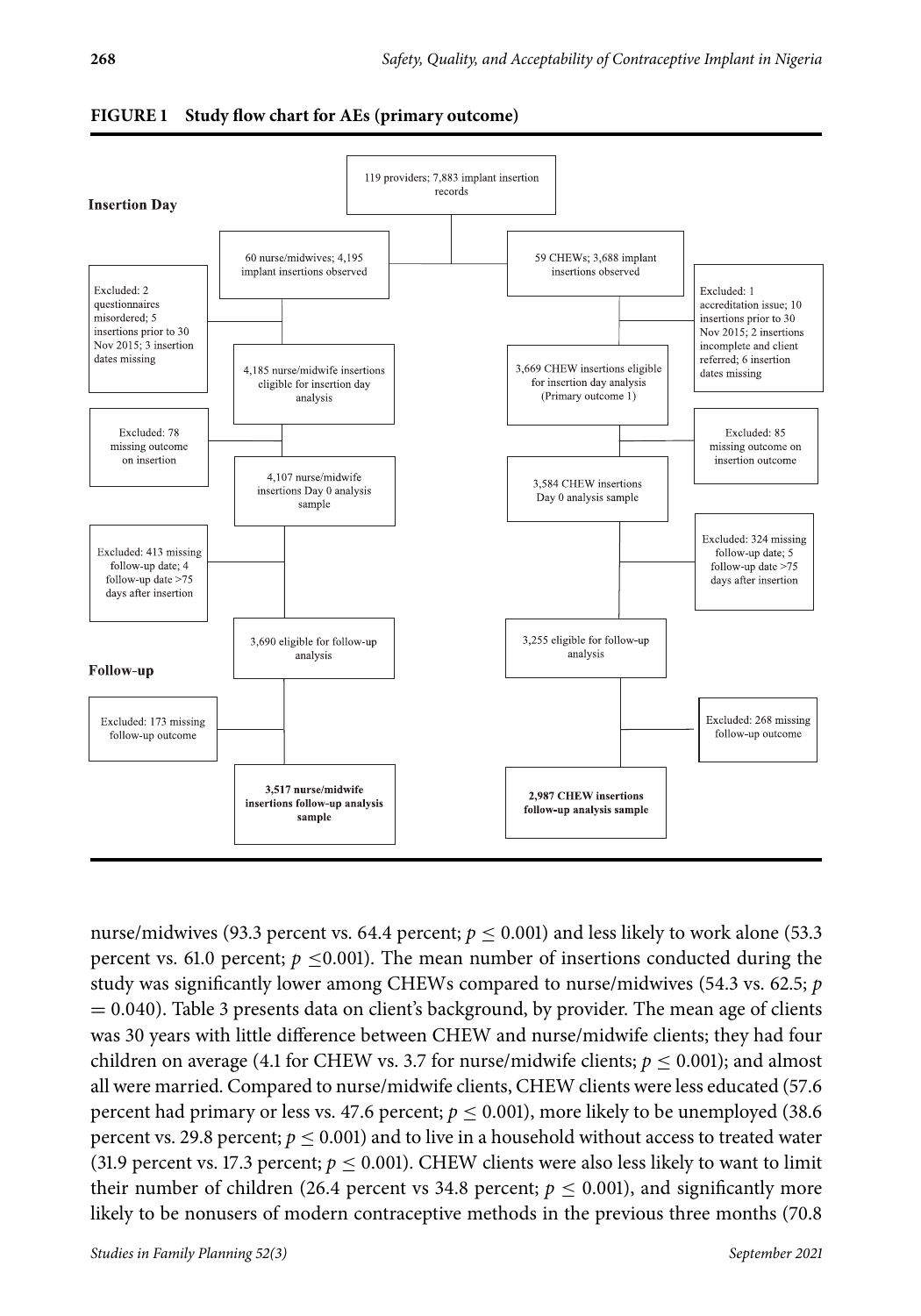



**TABLE Characteristics of newly trained providers and facilities included in the study in Kaduna and Ondo States, Nigeria**

| Characteristic of<br>facility and provider           | Total $(\%)$<br>$(N = 119)$ | Nurse/midwife clients (%)<br>$(N = 60)$ | CHEW clients (%)<br>$(N = 59)$ | $p$ -value |
|------------------------------------------------------|-----------------------------|-----------------------------------------|--------------------------------|------------|
| State (% in Kaduna)                                  | 49.6                        | 49.2                                    | 50.0                           | 0.926      |
| Facility location (%<br>rural)                       | 51.3                        | 50.9                                    | 51.7                           | 0.929      |
| Facility type (% basic<br>health unit)               | 79.0                        | 64.4                                    | 93.3                           | < 0.001    |
| Other providers on site<br>(% working alone)         | 57.4                        | 61.0                                    | 53.3                           | < 0.001    |
| Implant insertions<br>during study (mean<br>& range) | 58.4                        | $62.5(6-189)$                           | $54.3(3-107)$                  | 0.040      |

percent vs. 62.9 percent;  $p \le 0.001$ ). They were also less likely to receive the longer-acting Jadelle® implant (43.0 percent vs. 50.8 percent;  $p \le 0.001$ ) compared to nurse/midwife clients.

#### **Primary Outcome: Insertion-Related AEs**

No major/critical complications were recorded during the study. Table 4 shows moderate and severe AEs on the day of insertion were rare. Overall 40 clients reported 48 specific AEs occurring on the day of insertion. All results are adjusted for clustering by provider, showing an overall percentage of 0.46, and 0.51 percent among CHEW clients' vs. 0.41 percent among nurse/midwife clients. In the crude analysis, the odds ratio is 1.27 (95 percent CI 0.31-5.14). After adjustment for provider's previous in-study insertion experience, implant brand, and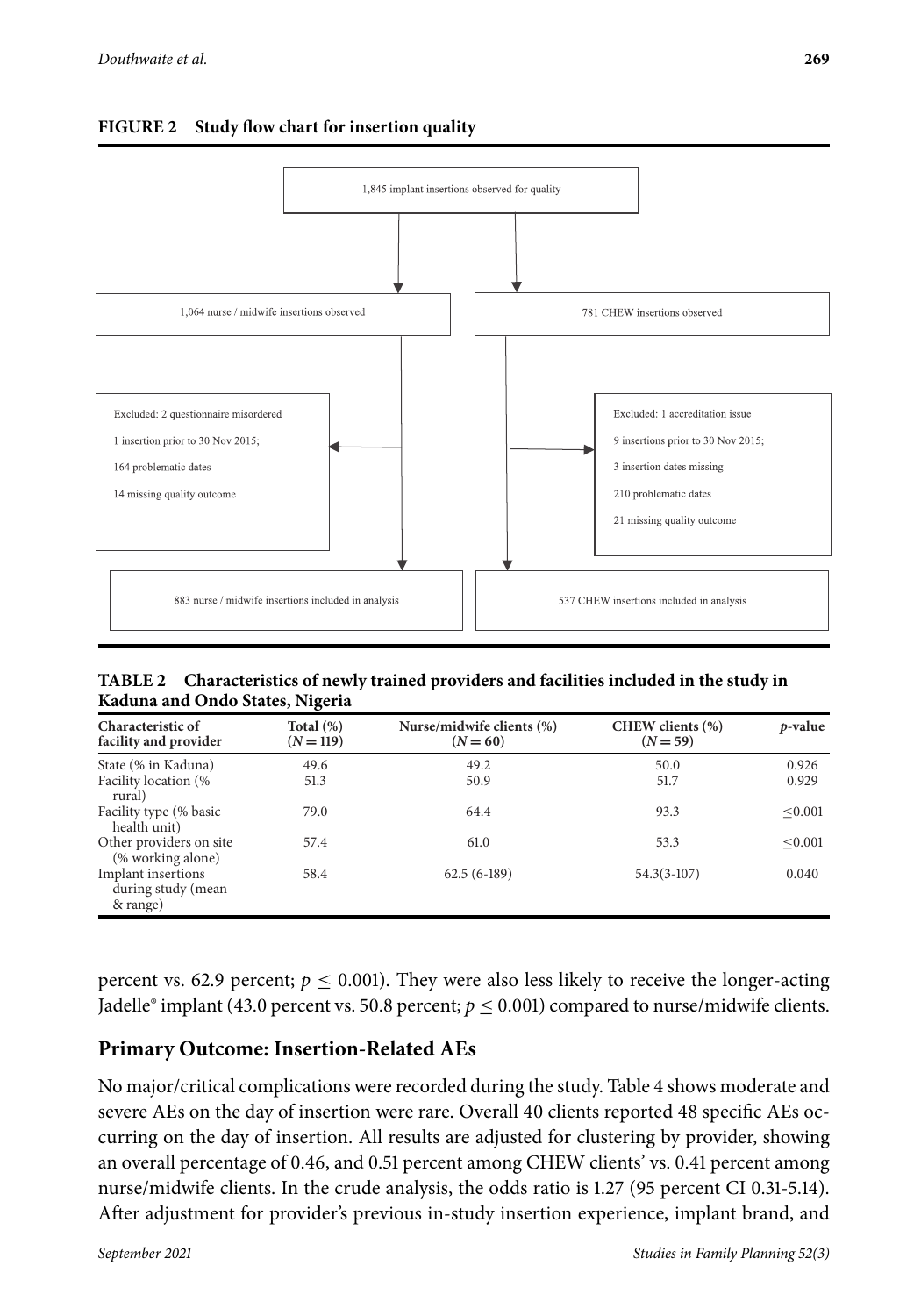| <b>Client characteristics</b>                       | Total $(\%)$<br>$(N = 7,691)$ | Nurse/midwife clients (%)<br>$(N = 4,107)$ | CHEW clients (%)<br>$(N = 3, 584)$ | $p$ -value   |
|-----------------------------------------------------|-------------------------------|--------------------------------------------|------------------------------------|--------------|
| Age (mean years)                                    | 30.1                          | 30.4                                       | 29.8                               | 0.008        |
| Missing(n)                                          | (43)                          | (22)                                       | (21)                               |              |
| Marital status (% married)                          | 97.6                          | 97.3                                       | 98.0                               | 0.040        |
| Missing(n)                                          | (26)                          | (13)                                       | (13)                               |              |
| Number of children (mean)                           | 3.9                           | 3.7                                        | 4.1                                | $\leq 0.001$ |
| Missing(n)                                          | (84)                          | (49)                                       | (35)                               |              |
| Fertility intentions (%<br>limiting)                | 31.1                          | 34.9                                       | 26.8                               | $\leq 0.001$ |
| Missing(n)                                          | (92)                          | (42)                                       | (50)                               |              |
| Education (% primary or less)                       | 51.2                          | 46.3                                       | 56.8                               | < 0.001      |
| Missing(n)                                          | (65)                          | (46)                                       | (19)                               |              |
| Occupation (% unemployed)                           | 33.0                          | 28.5                                       | 38.2                               | < 0.001      |
| Occupation (%<br>manual/agricultural)               | 30.8                          | 33.5                                       | 27.8                               | $\leq 0.001$ |
| Occupation (%<br>sales/services/clerical)           | 25.6                          | 26.7                                       | 24.4                               | 0.024        |
| Occupation (%<br>professional/student)              | 10.5                          | 11.3                                       | 9.5                                | 0.012        |
| Missing(n)                                          | (76)                          | (42)                                       | (34)                               |              |
| Wealth (% without treated<br>water source)          | 24.1                          | 17.3                                       | 31.9                               | < 0.001      |
| Missing(n)                                          | (60)                          | (33)                                       | (27)                               |              |
| Modern FP use (% not using<br>in last 3 months)     | 66.5                          | 62.9                                       | 70.8                               | < 0.001      |
| Missing(n)                                          | (110)                         | (51)                                       | (59)                               |              |
| Implant brand inserted (%<br>Jadelle <sup>®</sup> ) | 47.2                          | 50.8                                       | 43.0                               | < 0.001      |
| Missing(n)                                          | (30)                          | (42)                                       | (50)                               |              |

**TABLE Client background characteristics by cadre (nurse/midwife or CHEW) among those with complete primary outcome data for insertion-related AEs occurring on day of insertion in Kaduna and Ondo States, Nigeria**

client's employment status (unemployed vs. employed) the odds ratio falls to 0.92 (95 percent CI 0.38-2.23). (Table 5). Other potential confounders mentioned in the methods were explored during the analysis and were found to have no or negligible effect on estimates. These included rural location of facility, facility type (BHU/small hospital vs. tertiary hospital), and individual client characteristics such as age, number of living children, education, marital status, previous family planning use, brand of implant, distance travelled, household drinking water source (proxy for household poverty), and employment status.

Of those followed up ( $N = 6,504$ ), 255 clients experienced at least one AE at insertion and/or follow-up (overall prevalence of 4.27 percent) (Table 4). These 255 reported 317 AEs in total occurring between insertion and follow-up. The most common was implant expulsion (overall prevalence of 3.15 percent; 5.24 percent among CHEW clients; 1.15 percent among nurse/midwife clients). CHEW clients were more likely to report all types of AEs, except scarring, and reported an overall higher prevalence of AEs than nurse/midwife clients (6.6 percent vs 2.1 percent; crude odds ratio [cOR] 3.17, 95 percent CI 1.32-7.57, *p* = 0.010) (Table 4).

Further analysis of the combined AEs outcome showed some evidence of effect modification by state. Results in Table 5 show the striking difference in AEs by provider in each state. Of the total 255 AEs reported, 203 occurred in Kaduna State, of which 160 occurred among CHEW clients. In the final adjusted model stratified by state, CHEW clients in Kaduna experienced an elevated odds of AEs compared to nurse/midwife clients (adjusted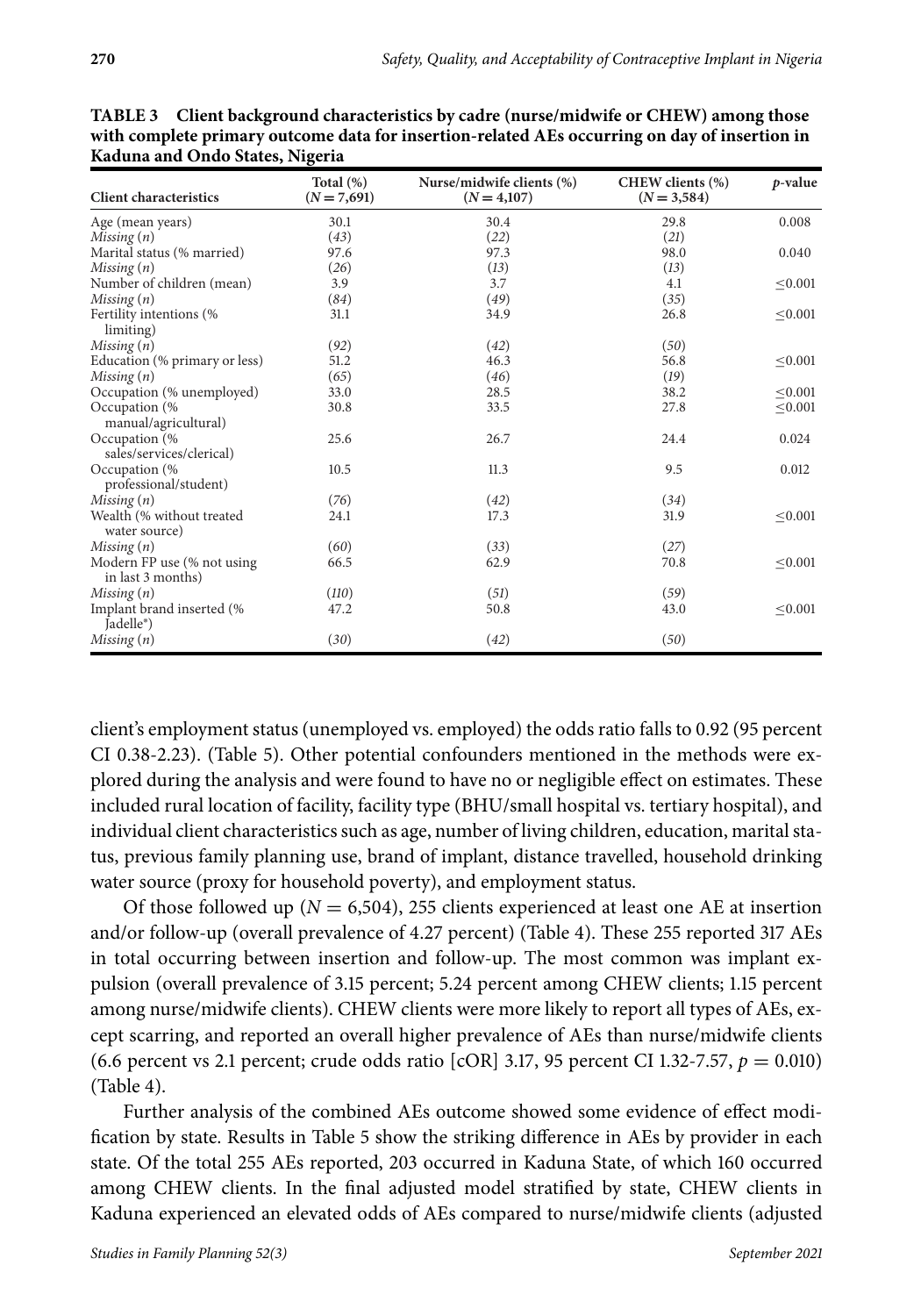|                                                     | Total $(N = 7,691)$ |      | Nurse/midwife clients<br>$(N = 4,107)$ |      | <b>CHEW</b> clients<br>$(N = 3, 584)$ |      |                          |                |
|-----------------------------------------------------|---------------------|------|----------------------------------------|------|---------------------------------------|------|--------------------------|----------------|
| Moderate or Severe AE <sup>b</sup>                  | AEs                 | $\%$ | AEs                                    | $\%$ | AEs                                   | %    | cOR                      | 95% CI         |
| At least one AE occurring<br>on day of insertion    | 40                  | 0.46 | 19                                     | 0.41 | 21                                    | 0.51 | 1.27                     | $0.31 - 5.14$  |
| Specific AEs occurring at insertion                 |                     |      |                                        |      |                                       |      |                          |                |
| Bruising or hematoma                                | 27                  | 0.30 | 15                                     | 0.30 | 12                                    | 0.30 | 0.97                     | $0.15 - 6.40$  |
| Bleeding around insertion<br>area                   | 19                  | 0.24 | 8                                      | 0.18 | 11                                    | 0.31 | 1.69                     | $0.45 - 6.40$  |
| Implant breaks                                      | $\mathbf{1}$        | 0.01 | $\mathbf{0}$                           | 0.0  | $\mathbf{1}$                          | 0.03 |                          |                |
| (Other) Oedema                                      | 1                   | 0.01 | $\Omega$                               | 0.0  | 1                                     | 0.03 |                          |                |
| <b>Implant insertion with</b>                       | $(N =$              |      | $(N =$                                 |      | $(N =$                                |      |                          |                |
| follow-up                                           | 6,504)              |      | 3,517)                                 |      | 2,987)                                |      |                          |                |
| At least one AE occurring                           | 32                  | 0.42 | 18                                     | 0.44 | 14                                    | 0.40 | 0.90                     | $0.20 - 4.07$  |
| on day of insertion                                 |                     |      |                                        |      |                                       |      |                          |                |
| Specific AEs occurring at insertion                 |                     |      |                                        |      |                                       |      |                          |                |
| Bruising or hematoma                                | 22                  | 0.27 | 14                                     | 0.32 | 8                                     | 0.22 | 0.69                     | $0.08 - 5.69$  |
| Bleeding around insertion                           | 14                  | 0.21 | 7                                      | 0.19 | 7                                     | 0.23 | 1.23                     | $0.33 - 4.58$  |
| area                                                |                     |      |                                        |      |                                       |      |                          |                |
| Implant breaks                                      | 1                   | 0.02 | $\mathbf{0}$                           | 0.0  | 1                                     | 0.03 | $\overline{\phantom{0}}$ |                |
| (Other) Oedema                                      | 1                   | 0.02 | $\mathbf{0}$                           | 0.0  | $\mathbf{1}$                          | 0.03 | $\overline{\phantom{0}}$ |                |
| At least one AE                                     | 233                 | 3.98 | 64                                     | 1.77 | 169                                   | 6.31 | 3.57                     | $1.41 - 9.07$  |
| occurring up to 75                                  |                     |      |                                        |      |                                       |      |                          |                |
| days after insertion                                |                     |      |                                        |      |                                       |      |                          |                |
| Specific AE occurring up to 75 days after insertion |                     |      |                                        |      |                                       |      |                          |                |
| Pain around insertion site                          | 31                  | 0.46 | 14                                     | 0.34 | 17                                    | 0.59 | 1.74                     | $0.38 - 8.03$  |
| Bruising or hematoma                                | 6                   | 0.10 | $\overline{4}$                         | 0.05 | $\overline{2}$                        | 0.16 | 3.42                     | $0.27 - 42.93$ |
| Post insertion bleeding                             | 4                   | 0.07 | 1                                      | 0.03 | 3                                     | 0.11 | 3.95                     | $0.30 - 52.27$ |
| Infection                                           | 13                  | 0.22 | 3                                      | 0.09 | 10                                    | 0.36 | 3.85                     | $0.79 - 18.55$ |
| Paraesthesia                                        | 9                   | 0.15 | 3                                      | 0.09 | 6                                     | 0.21 | 2.24                     | $0.43 - 11.88$ |
| Scarring                                            | 23                  | 0.35 | 16                                     | 0.45 | 7                                     | 0.25 | 0.56                     | $0.19 - 1.70$  |
| Expulsion                                           | 182                 | 3.15 | 40                                     | 1.15 | 142                                   | 5.24 | 4.54                     | $1.41 - 14.58$ |
| Occurring on day of                                 | 255                 | 4.27 | 76                                     | 2.08 | 179                                   | 6.58 | 3.17                     | $1.32 - 7.57$  |
| insertion or follow-up                              |                     |      |                                        |      |                                       |      |                          |                |
| Bruising or hematoma                                | 24                  | 0.31 | 10                                     | 0.32 | 14                                    | 0.30 | 0.95                     | $0.14 - 6.56$  |

**TABLE Comparison of implant insertion-related AEs by cadre among clients with complete primary outcome data for day of insertion, and insertion-related AEs occurring on day of insertion and up to days later, Kaduna and Ondo States, Nigeria<sup>a</sup>**

<sup>a</sup> All results are adjusted for clustering by provider

b<br>None of the following AEs were reported, anaphylactic reaction, palpitations.

odds ratio [aOR] 3.34, 95 percent CI 1.53-7.33). In Ondo State, CHEWs compare favorably with nurse/midwives (cOR 0.79, 95 percent CI 0.37–1.68), but after adjustment for previous in-study insertion experience, and other providers at the facility, there was no evidence that CHEWs were noninferior to nurse/midwives ( $aOR = 0.72$ , 95 percent CI 0.19–2.72) as the upper bounds of the 95 percent confidence limit exceeded the noninferiority margin of aOR 2.02 (Table 5). Further analysis showed AEs fell with increased in-study insertion experience for both providers in both states (Figure 3).

#### **Sensitivity Analyses**

Several individual CHEWs in Kaduna were associated with relatively high rates of moderate or severe AEs (see Online Appendix T3). Elevated levels of AEs are defined earlier in the methods section. To determine whether providers with elevated levels of AEs had an inordinate effect on the estimated measure of effect, we repeated the primary analyses for both outcomes, excluding providers with elevated levels of AEs, and stratifying by state for both primary outcomes (see Online Appendix T4 and T5) In most scenarios when providers with elevated AEs were excluded from the analysis, there remained no evidence that CHEWs were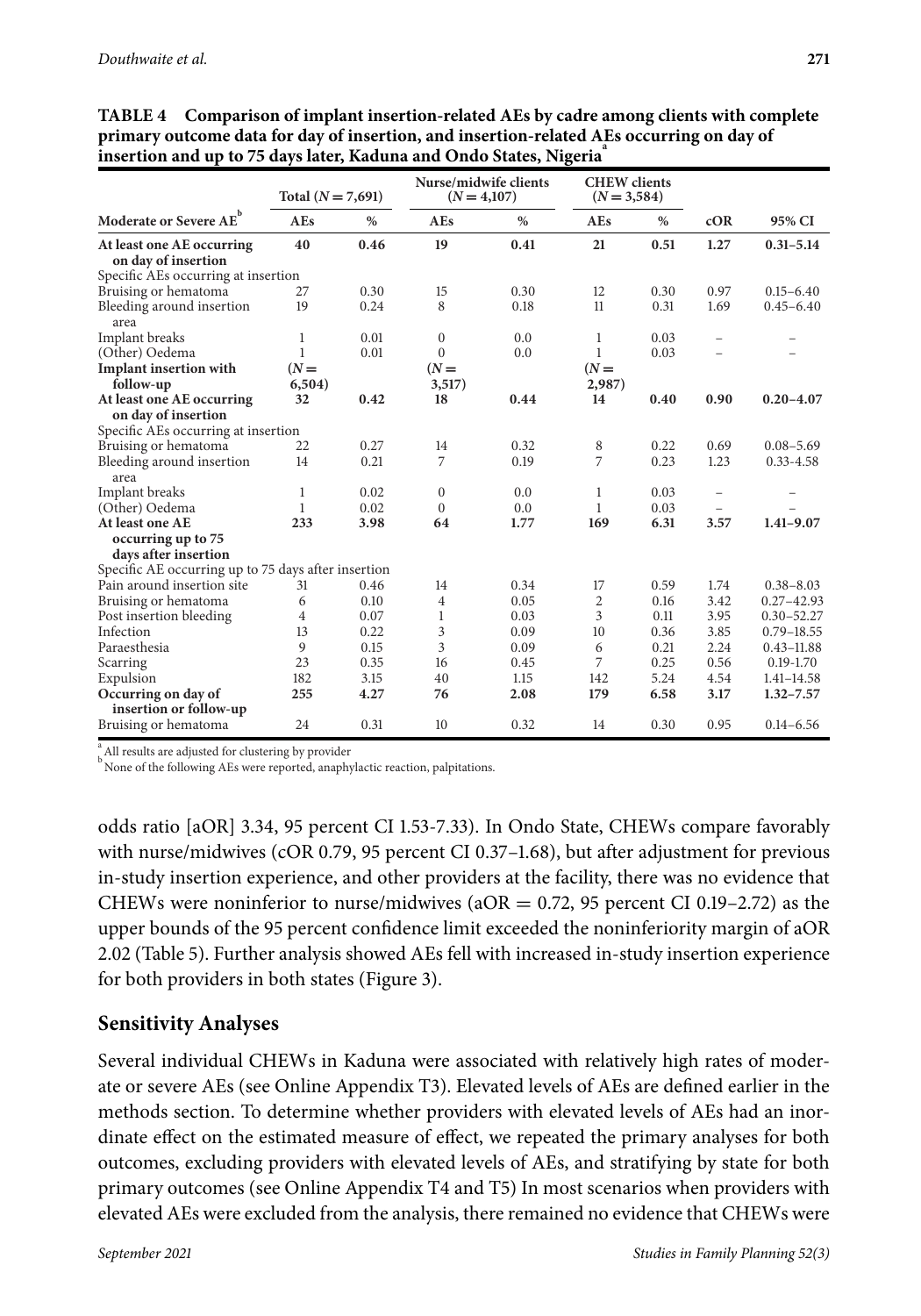| September 2021 |
|----------------|
|                |
|                |

|                  | Kaduna and Ondo States, Nigeria            |       |     |                         |           |               |       |                   |               |
|------------------|--------------------------------------------|-------|-----|-------------------------|-----------|---------------|-------|-------------------|---------------|
|                  |                                            |       |     | Unadjusted <sup>®</sup> |           |               |       | Adjusted          |               |
|                  |                                            | N     | AEs | %                       | <b>OR</b> | 95% CI        | N     | <b>OR</b>         | 95% CI        |
| Day of insertion |                                            |       |     |                         |           |               |       |                   |               |
|                  | Nurse/midwives                             | 4,107 | 19  | 0.41                    | 1.00      |               | 4,054 | 1.00 <sup>b</sup> |               |
|                  | <b>CHEWs</b>                               | 3,584 | 21  | 0.51                    | 1.27      | $0.31 - 5.14$ | 3,539 | 0.92              | $0.38 - 2.23$ |
|                  | Day of insertion and at follow-up combined |       |     |                         |           |               |       |                   |               |
| Ondo state       | Nurse/midwives                             | 1,786 | 33  | 1.85                    | 1.00      |               |       | 1.00 <sup>c</sup> |               |

Nurse/midwives 1,786 33 1.85 1.00 – – 1.00<sup>c</sup> –<br>CHEWs 1.314 19 1.46 0.79 0.37–1.68 – 0.72 0.19–2.72 CHEWs 1,314 19 1.46 0.79 0.37–1.68 – 0.72 0.19–2.72

CHEWs 1673 160 12.01 5.03 1.53–16.54 – 3.34 1.53–7.33

**TABLE Comparison of implant insertion-related AEs by cadre among clients with complete primary outcome data for day of insertion, and overall (day of insertion and at follow-up), in**

 $\sum_{b=1}^{a}$  Adjusted for clustering by provider.

Multivariate model adjusts for clustering by provide, implant brand, previous in-study insertion experience, employed status

Kaduna state Nurse/midwives 1,731 43 2.39 1.00 – – 1.00<sup>°</sup> CHEWs 1673 160 12.01 5.03 1.53–16.54 – 3.34

c Multivariate model adjusts for clustering by provider, previous in-study insertion experience, other provider at facility and CHEW##state interaction

**FIGURE Comparison of implant insertion-related AEs by in-study implant insertion experience, by provider among clients with complete primary outcome data for day of insertion & follow-up**



noninferior to nurse/midwives—in other words, the upper bounds of the 95 percent confidence limit remained greater than the noninferiority margin of 2.01 or 2.02. The exception to this was for the combined outcome in Ondo State where the upper bound of the 95 percent confidence limit decreased to 1.95 for CHEWs versus nurses/midwives, when provider 2109 was excluded (see Online Appendix T5 Primary outcome 2, Sensitivity Analysis 1). This is accompanied by a reduction in aOR in Kaduna State, from  $OR = 3.34$  to  $OR = 2.70$ , which is expected because the excluded provider was a CHEW from Kaduna. This analysis provides some (weak) evidence that CHEWs could be considered noninferior to nurses/midwives in Ondo State. Several additional sensitivity analyses were conducted for both primary

 $1.53 - 7.33$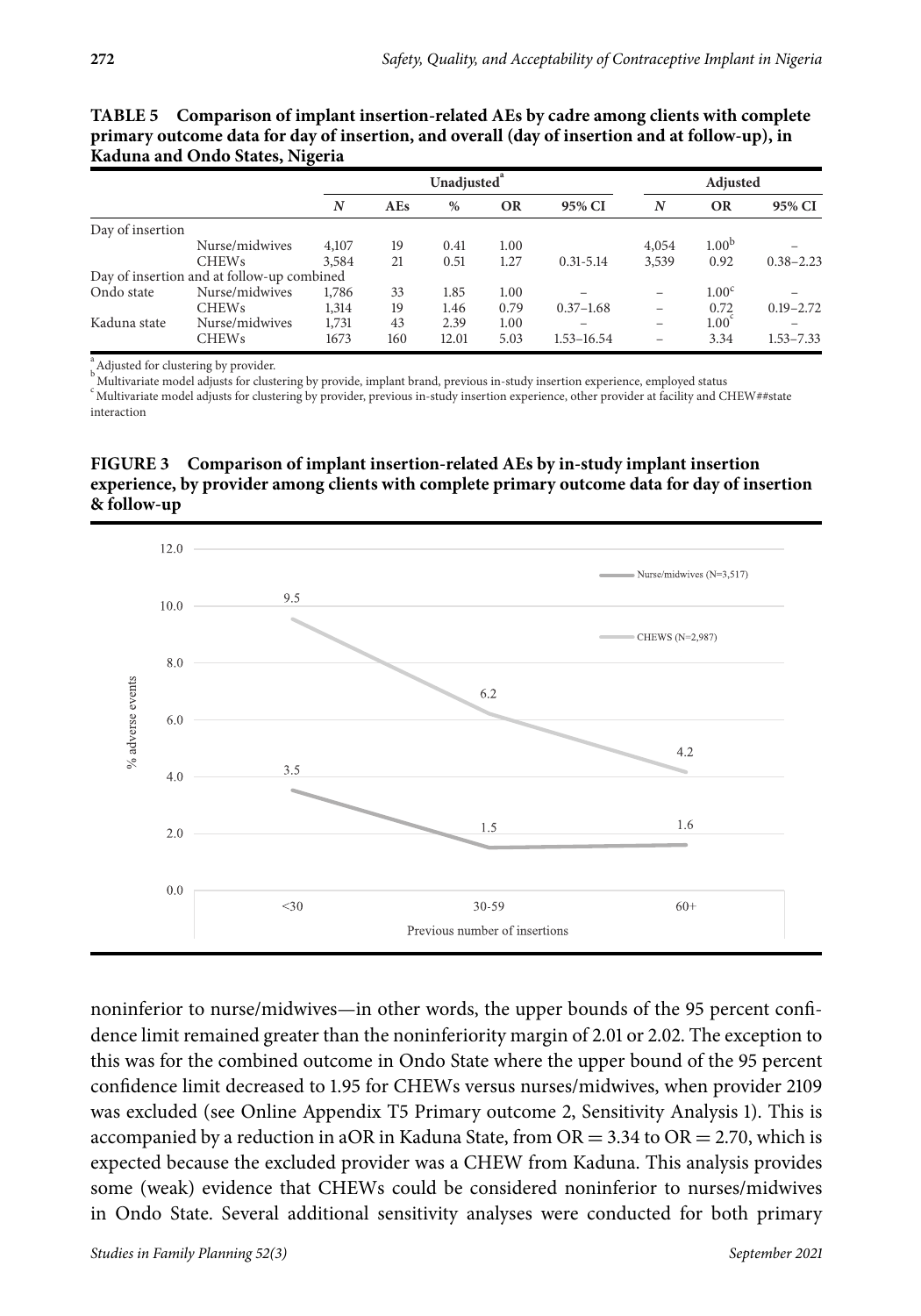outcomes. In every scenario, the upper confidence limits remained greater than the noninferiority margin of 2.01 or 2.02 (see Online Appendix T4 and T5) implying that the results are robust to the methods for dealing with missing/incomplete data because the upper 95 percent

# **Secondary Outcomes**

CI remains above the threshold.

#### *Quality of Implant Insertion and Client Satisfaction*

Table 6 shows the results for the secondary outcomes—quality of insertions observed by the clinic supervisors (see Online Appendix T1 for quality checklist), and client satisfaction, measured through client exit interviews (see Online Appendix T2). Unadjusted results are adjusted for clustering on provider. Overall 70 percent of insertions scored 28 out of 28 in quality assessments defined here as good quality (67 percent among CHEWs and 73 percent among nurse/midwives). Providers in Ondo—both CHEWs and nurse/midwives—were more likely to score 28 out of 28 in quality assessments compared to providers in Kaduna. In the crude analysis, the proportion of CHEWs rated good was 6.2 percent lower than nurse/midwives, with a 95 percent confidence interval of −21.6 percent to 9.3 percent. In the adjusted analysis the difference in proportion of good quality CHEWs compared to nurses/midwives fell to 4.8 percent with a 95 percent confidence interval of −15.2 percent to 5.5 percent, but the lower bounds of the 95 percent confidence interval was below the noninferiority margin of −10 percent, so we cannot conclude that insertion quality for CHEWs was noninferior to nurses/midwives.

Sixty-three percent of nurse/midwife clients were highly satisfied with the experience of implant insertion compared to 56.2 percent of CHEW clients (Table 6), meaning that they rated all seven satisfaction components as "good" or "very good" (see Online Appendix T2). After adjusting for state, other provider at facility, urban/rural location, and type of facility, there was insufficient evidence of a difference in the proportion of highly satisfied CHEW clients vs. nurse/midwife clients (0.15 percent, 95 percent CI −0.160 to 0.163; *p* = 0.985) (Table 6). We did not assess noninferiority for satisfaction. Almost all clients (99.3 percent) said they would recommend the service to a friend.

# **DISCUSSION**

This analysis, using data from 7,691 women, assessed whether CHEWs can insert implants to the same safety and quality standards as nurses and midwives in Kaduna and Ondo States in Nigeria. The primary outcome focused on insertion-related moderate and severe AEs during or shortly after implant insertion. Although moderate and severe AEs were rare, we were unable to conclude that CHEWs were noninferior to nurse/midwives because the upper limit of the adjusted 95 percent confidence interval exceeded the noninferiority margin of 2.01 (aOR 0.92; 95 percent CI 0.38–2.23), although the difference between the two groups overall was not statistically significant. While AEs were rare, CHEW clients experienced an increased odds ratio of AEs by the time of their follow-up visit, the main driver of which was high expulsion rates. The observed expulsion rate of 3.15 percent overall and 5.24 percent among CHEW clients is far higher than rates reported elsewhere: a rate of 0.0 percent–0.6 percent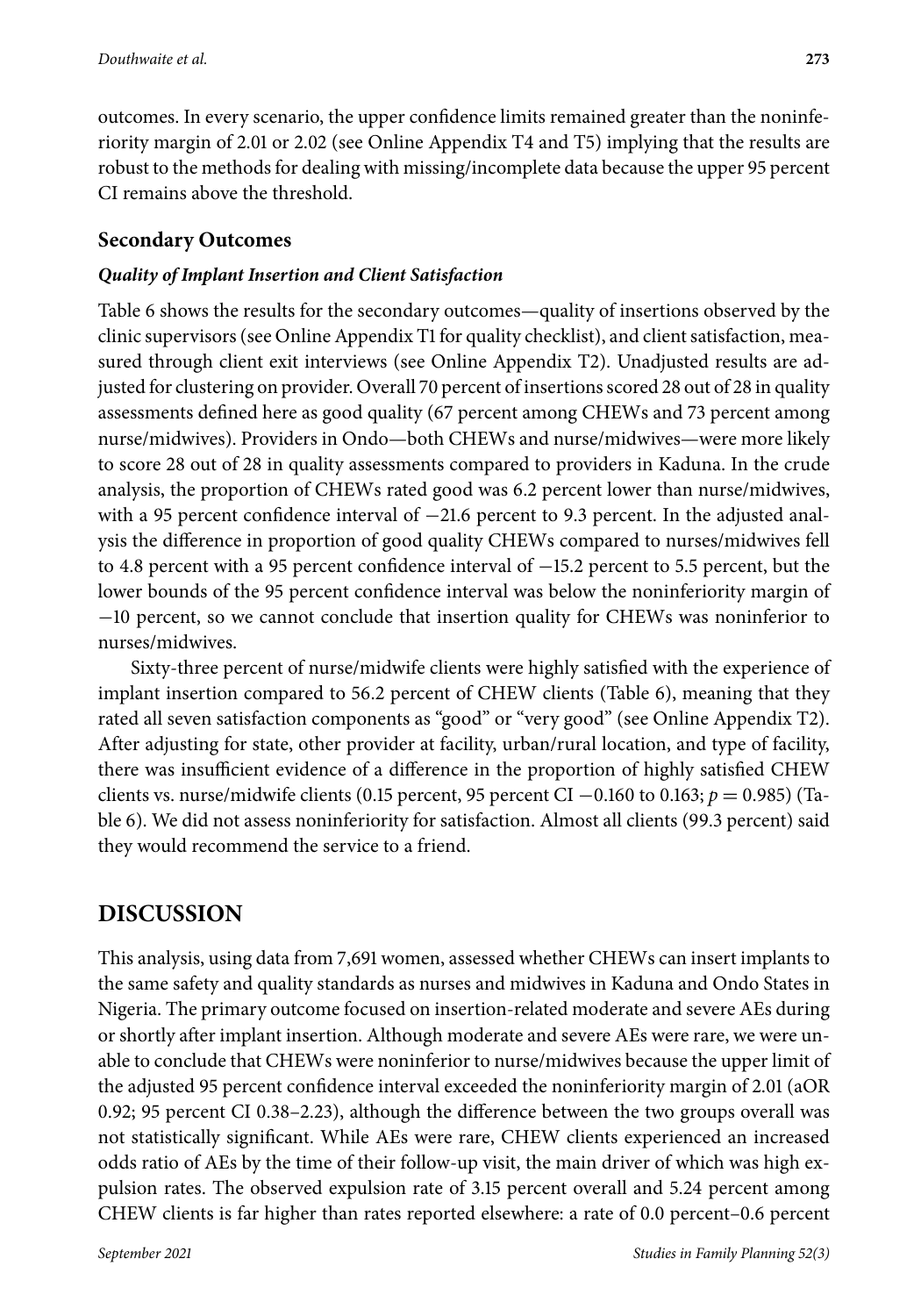|                                 |                  | Unadjusted <sup>"</sup> |                                              |                      | Adjusted                                  |                     |
|---------------------------------|------------------|-------------------------|----------------------------------------------|----------------------|-------------------------------------------|---------------------|
| Quality of implant<br>insertion | Good quality     | Proportion              | Difference in<br>proportions                 | 95% CI               | proportions <sup>c</sup><br>Difference in | 95% CI              |
| Combined                        |                  |                         |                                              |                      |                                           |                     |
| 883<br>Nurse/midwives           | 703              |                         |                                              |                      |                                           |                     |
| 537<br><b>CHEW<sub>s</sub></b>  | 366              | $0.73$<br>$0.67$        | $\begin{array}{c} 0.00 \\ -0.06 \end{array}$ | $-0.216$ to $0.093$  |                                           | $-0.152$ to $0.055$ |
| Ondo State                      |                  |                         |                                              |                      |                                           |                     |
| 612<br>Nurse/midwives           | 576              | 0.94                    | 0.00                                         |                      |                                           |                     |
| 338<br><b>CHEWs</b>             | 291              | 0.83                    | $-0.10$                                      | $-0.211$ to $0.005$  |                                           |                     |
| Kaduna State                    |                  |                         |                                              |                      |                                           |                     |
| 271<br>Nurse/midwives           | 127              | 0.47                    | 0.00                                         |                      |                                           |                     |
| 199<br>CHEWs                    | 75               | 0.45                    | $-0.02$                                      | $-0.289$ to<br>0.249 |                                           |                     |
| Client satisfaction             | Highly satisfied |                         |                                              |                      | Adjusted <sup>d</sup>                     |                     |
| 383<br>Nurse/midwives           | 246              | 0.63                    | 0.00                                         |                      | 0.00                                      |                     |
| 366<br><b>CHEWs</b>             | 197              | 0.56                    | $-0.07$                                      | $-0.235$ to 0.105    | 0.002                                     | $-0.160$ to 0.163   |

Secondary outcomes: Comparison of "good quality" implant insertions as observed by supervisors, by cadre, stratified by state, and TABLE 6

*Studies in Family Planning 52(3)* September 2021

 $c$ Difference  $=$ 

(CHEWs – nurse/midwives) where a positive value corresponds to a higher proportion for CHEWs

 $^{\rm d}$  Adjusted for state, other provider at facility and urban/rural location and facility type.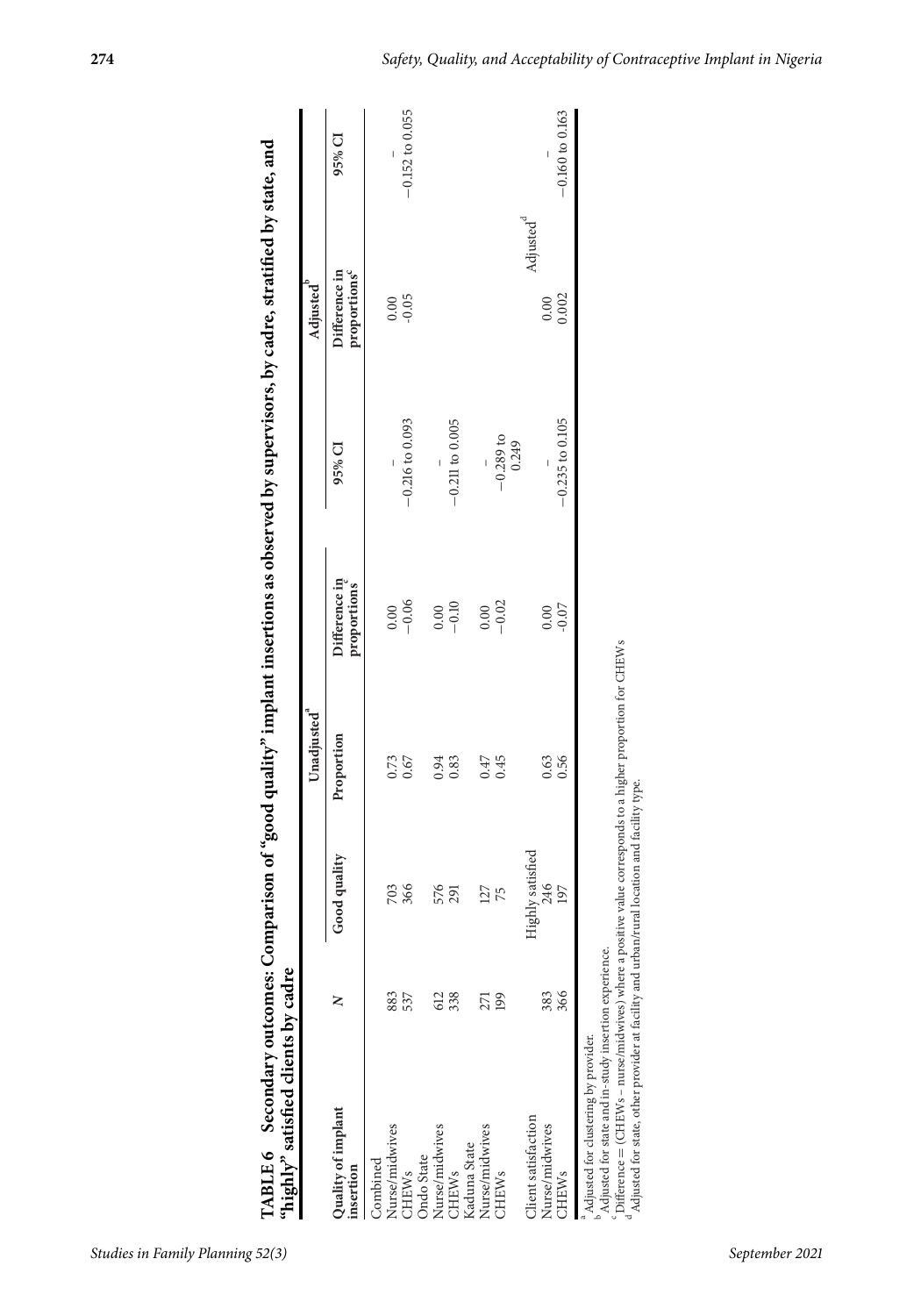of spontaneous expulsion without infection (Brache et al. 2002; Ramdhan et al. 2018). While infection can lead to implant expulsion (Ramdhan et al. 2018), we found little evidence of this in our study, with infection rates of 0.36 percent among CHEW clients and 0.09 percent among nurse/midwife clients, in line with rates of 0.2–1.4 percent reported elsewhere for Jadelle® (Brache et al. 2002).

The causes of the high expulsion rates are not fully understood. Poor surgical technique, superficial implant insertion, and/or poor counselling may have played a role. Anecdotal evidence from early on in the study linked implant expulsion to heavy lifting, and increased attention was given to counselling women to avoid heavy lifting in the first 48 hours after insertion. We could not conclude that the quality of CHEW care was noninferior to nurses/midwives, although the difference in quality between the two groups overall was not statistically significant. With fewer years of training, and less overall clinical experience, CHEWs may well be less skilled compared to nurse/midwives. The expulsion problem was concentrated in seven poor performing CHEWs (see Online Appendix T3). The AE models were sensitive to the inclusion or exclusion of CHEWs with elevated rates of AEs, but exclusion of providers with elevated AEs did not change our overall conclusions. While all providers completed an accreditation process prior to initiating study enrolment, our data show that in-study insertion experience played a critical role, since the expulsion rate fell with increased insertion experience through the study (Figure 3). While implant expulsion does not constitute a serious clinical complication, it is potentially unpleasant or painful, puts the client at renewed risk for pregnancy and is likely to require additional visits with a health provider. This result indicates that greater attention to provider accreditation and supervision is essential to ensure the safety of this service delivery mechanism. Screening may also be needed to ensure only those with sufficient clinical competency are selected to undergo training on this method.

The poorer quality of care observed in Kaduna versus Ondo State is also of concern. Kaduna is more rural and economically poorer than Ondo, and like many of Nigeria's more northern states may benefit from the new LARC task-sharing policy. It is therefore imperative that future expansion of implant provision by CHEWs in these states is adequately supervised and quality assured. Failure to adequately assure quality in such services may also have longer-term detrimental effects on efforts to promote and sustain family planning in these settings: fears about the health impacts of contraception are a well-evidenced barrier to uptake (Ajayi, Adeniyi, and Akpan 2018), and studies indicate that certain elements of quality can influence contraceptive behavior (Jain et al. 2014; Fruhauf et al. 2018; RamaRao et al. 2003).

This is, to our knowledge, the largest clinical study to-date of implant provision conducted in a *real-life* service provision context in a low-income setting, albeit with additional supervision and monitoring activities in place. Study findings shed light on the challenges of both training through a cascade approach, and in assuring quality, particularly in remote regions. Findings have important implications for wider quality improvement processes throughout public and private service delivery networks and demonstrate the need to regularly follow-up women postservice delivery to monitor clinical outcomes, including implant or IUCD expulsions. Observing our outcomes in remote locations, however, meant restrictions on study design and consequent limitations which must be considered. First, the observational design implies potential selection bias; while we attempted to control for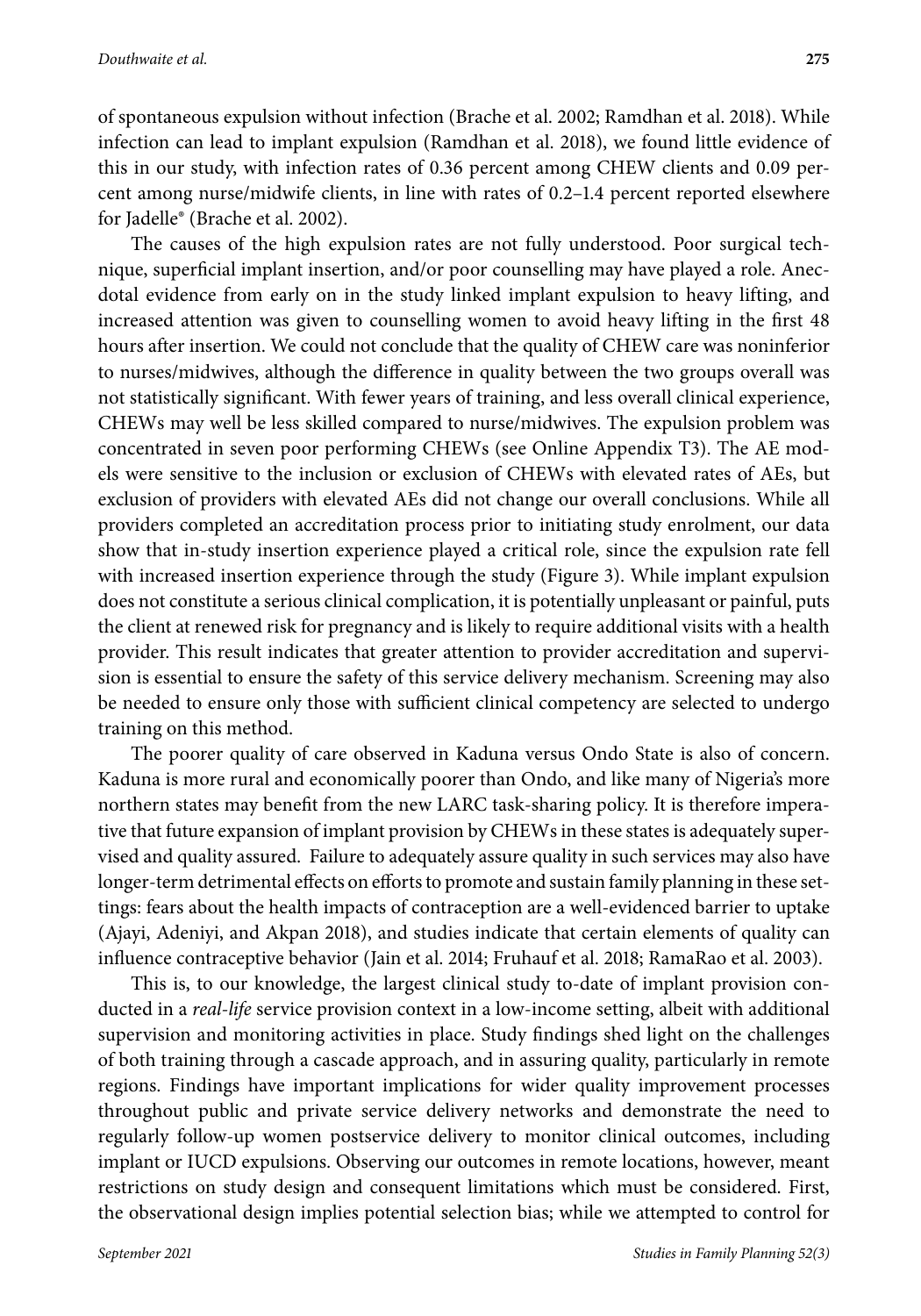confounding between groups, there is likely still unmeasured confounding in the sample, particularly because the CHEW and nurse/midwife cadres are designed to reach different areas and client types. For example, we lacked poverty probability index data and relied on a proxy measure of wealth—source of household drinking water—when assessing the effects of wealth in our models. Second, the CHEWs included in our study were not representative of all CHEWs in these states. They were required to have three years training, were a senior CHEW cadre, and were selected based on communication competency. Third, reporting bias is likely since AE data were collected by providers themselves. It is likely that CHEWs could have reported events differentially to nurses/midwives—overestimating events if less skilled or experienced to deal with AEs, or underestimating due to fear of negative consequences. Fourth, the attrition of providers through the research process may have led to underreporting of AEs because those with the poor data quality may have also experienced elevated AEs. Fifth, quality data collected by supervisors may have been biased by the fact that the groups of supervisor observers differed by state; since the indicators included were partially subjective, this may also help to explain why scores were so different in the two states. Finally, the calculation of noninferiority margins assumed a "true" prevalence of AEs among nurse/midwives of 0.5 percent at insertion. In our sample, the prevalence was closer to 0.4 percent. This prevalence would imply in turn a noninferiority margin of  $OR = 2.26$  (vs. the 2.01 assessed). While this would not affect conclusions from the primary analysis for all AEs, this revised upper margin would lead to a different conclusion, that is, that there is evidence that CHEWs are noninferior to nurse/midwives on the day of insertion (aOR: 0.92; 95 percent CI 0.37– 2.23;  $p = 0.848$ ). Since the "true" prevalence among nurses/midwives remains unknown, we could not justify basing our conclusions on the higher margin of OR 2.26 rather than OR 2.01.

In conclusion, our study shows the feasibility of training CHEWs to deliver LARCs in remote, rural regions in low-income countries, but family planning programs must pay greater attention to provider selection, accreditation, training, and supervision procedures to ensure quality and safety of provision. The challenges identified in this study may also be exacerbated in situations where other health programs are also using task sharing as a scale-up mechanism, and there remains an important risk that CHEWs (or equivalent) become overburdened with increasing complexity of work at the primary care level (Schaefer 2015). Also, successful task sharing of implants requires enough client demand for providers to maintain competency and confidence (Schaefer 2015) —a possible challenge in remote, rural settings, such as northern Nigeria. Our intervention involved substantive demand generation activities that provided sufficient client flow for the study, and the fact that quality improved with insertion experience demonstrates that task sharing and demand generation must go hand in hand. The study also importantly demonstrates the need for programs to conduct regular postservice follow-up of implant provision to assess postservice outcomes such as expulsion, in particular in rural regions with known quality concerns. This is also likely to be recommended for IUCD provision too, where expulsion is known to be a common clinical outcome (Jatlaoui, Riley, and Curtis 2017; Madden et al. 2014), yet understudied in low-income settings. If these types of quality assurance are followed, task sharing of implant provision to clinically trained community health workers can still be a powerful intervention to support national governments achieve scale in delivery of LARCs in settings with high unmet need for family planning.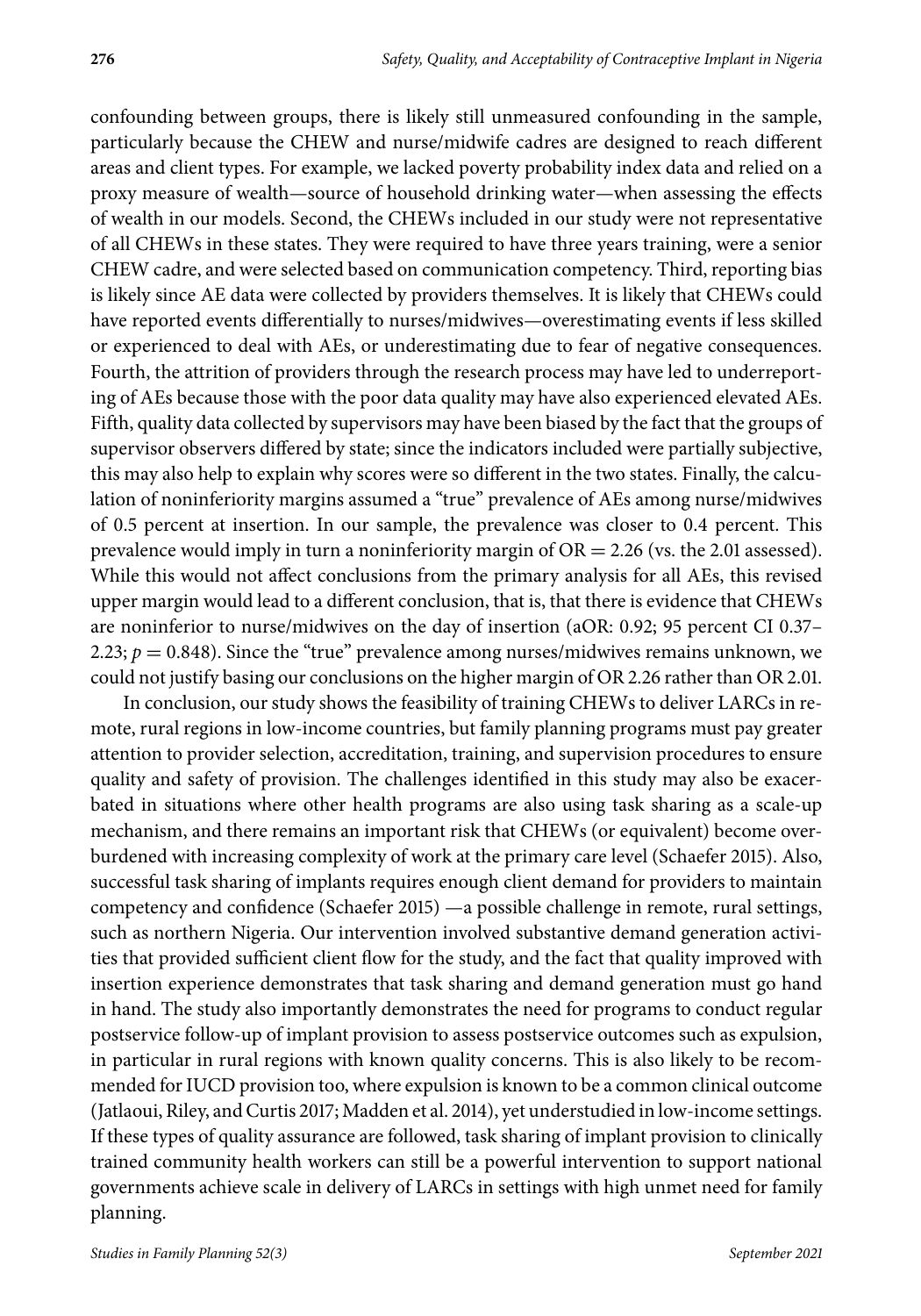# **CONFLICT OF INTEREST**

MD, OA, KO, AT, EU, KC, JF, KR, are EM are or have been employed by MSI Reproductive Choices or MSI Nigeria. MSI Nigeria receives contracts from international donors to deliver implant training to public sector providers in Nigeria. KA and AUU are or were employed by the Federal Ministry of Health of Nigeria, and have responsibility for the delivery of contraceptives within the national health system.

## **DATA AVAILABILITY STATEMENT**

The data that support the findings of this study are available on request from the corresponding author. The data are not publically available due to privacy and/or ethical restrictions.

# **REFERENCES**

- Abdul-hadi, Rabiatu A, Moyosola M Abass, Bolatito O Aiyenigba, Lolade O Oseni, Solomon Odafe, N Otto, Mohammed D Ibrahim, Christoph Hamelmann, and Oladapo A Ladipo. 2013. "The Effectiveness of Community Based Distribution of Injectable Contraceptives Using Community Health Extension Workers in Gombe State," *Northern Nigeria* 17 (June): 80– 88.
- Ajayi, Anthony Idowu, Oladele Vincent Adeniyi, and Wilson Akpan. 2018. "Use of Traditional and Modern Contraceptives among Childbearing Women: Findings from a Mixed Methods Study in Two Southwestern Nigerian States." *BMC Public Health* 18 (1): 1–9. [https://doi.org/10.1186/s12889-018-5522-6.](https://doi.org/10.1186/s12889-018-5522-6)
- Akeju, David O., Marianne Vidler, J. O. Sotunsa, M. O. Osiberu, E. O. Orenuga, Olufemi T. Oladapo, A. A. Adepoju, et al. 2016. "Human Resource Constraints and the Prospect of Task-Sharing among Community Health Workers for the Detection of Early Signs of Pre-Eclampsia in Ogun State, Nigeria." *Reproductive Health* 13 (Suppl 2): 111. [https://doi.org/10.1186/](https://doi.org/10.1186/s12978-016-0216-y) [s12978-016-0216-y.](https://doi.org/10.1186/s12978-016-0216-y)
- Asnake, Mengistu, Elizabeth G. Henry, Yewondwossen Tilahun, and Elizabeth Oliveras. 2013. "Addressing Unmet Need for Long-Acting Family Planning in Ethiopia: Uptake of Single-Rod Progestogen Contraceptive Implants (Implanon) and Characteristics of Users." *International Journal of Gynecology and Obstetrics* 123: e29–e32. [https://doi.org/10.1016/j.ijgo.2013.](https://doi.org/10.1016/j.ijgo.2013.07.003) [07.003.](https://doi.org/10.1016/j.ijgo.2013.07.003)
- Awofeso, Niyi. 2010. "Improving Health Workforce Recruitment and Retention in Rural and Remote Regions of Nigeria." *Rural and Remote Health* 10 (1): 1319.
- Blumenthal, Paul D., Nirali M. Shah, Kriti Jain, Aleen Saunders, Corina Clemente, Brad Lucas, Krishna Jafa, and Maxine Eber. 2013. "Revitalizing Long-Acting Reversible Contraceptives in Settings with High Unmet Need: A Multicountry Experience Matching Demand Creation and Service Delivery." *Contraception* 87(2): P170–175. [https://doi.org/10.1016/j.contraception.](https://doi.org/10.1016/j.contraception.2012.10.002) [2012.10.002.](https://doi.org/10.1016/j.contraception.2012.10.002)
- Brache, V., A. Faundes, F. Alvarez, and L. Cochon. 2002. "Nonmenstrual Adverse Events during Use of Implantable Contraceptives for Women: Data from Clinical Trials." *Contraception* 65(1): 63–74. [https://doi.org/10.1016/S0010-7824\(01\)00289-X.](https://doi.org/10.1016/S0010-7824(01)00289-X)
- Charyeva, Z., O. Oguntunde, N. Orobaton, E. Otolorin, F. Inuwa, O. Alalade, D. Abegunde, and S. Danladi. 2015. "Task Shifting Provision of Contraceptive Implants to Community Health Extension Workers: Results of Operations Research in Northern Nigeria." *Global Health: Science and Practice* 3(3): 382–394. [https://doi.org/10.9745/GHSP-D-15-00129.](https://doi.org/10.9745/GHSP-D-15-00129)
- Evidence to Action Project. 2017. "Improving Access to Contraception in Akwa Ibom State, Nigeria: Task-Sharing Provision of Injectable Contraceptives and Implants with Community Health Extension Workers." Accessed June 17, 2021. [https://www.e2aproject.org/wp-content/uploads/Tech-Brief -Task-Sharing-Akwa-Ibom-Nigeria-final.pdf.](https://www.e2aproject.org/wp-content/uploads/Tech-Brief-Task-Sharing-Akwa-Ibom-Nigeria-final.pdf)
- Federal Ministry of Health. 2014. "Task-Shifting and Task-Sharing Policy for Essential Health Care Services in Nigeria," Federal Ministry of Health, Nigeria, pp. 1–56.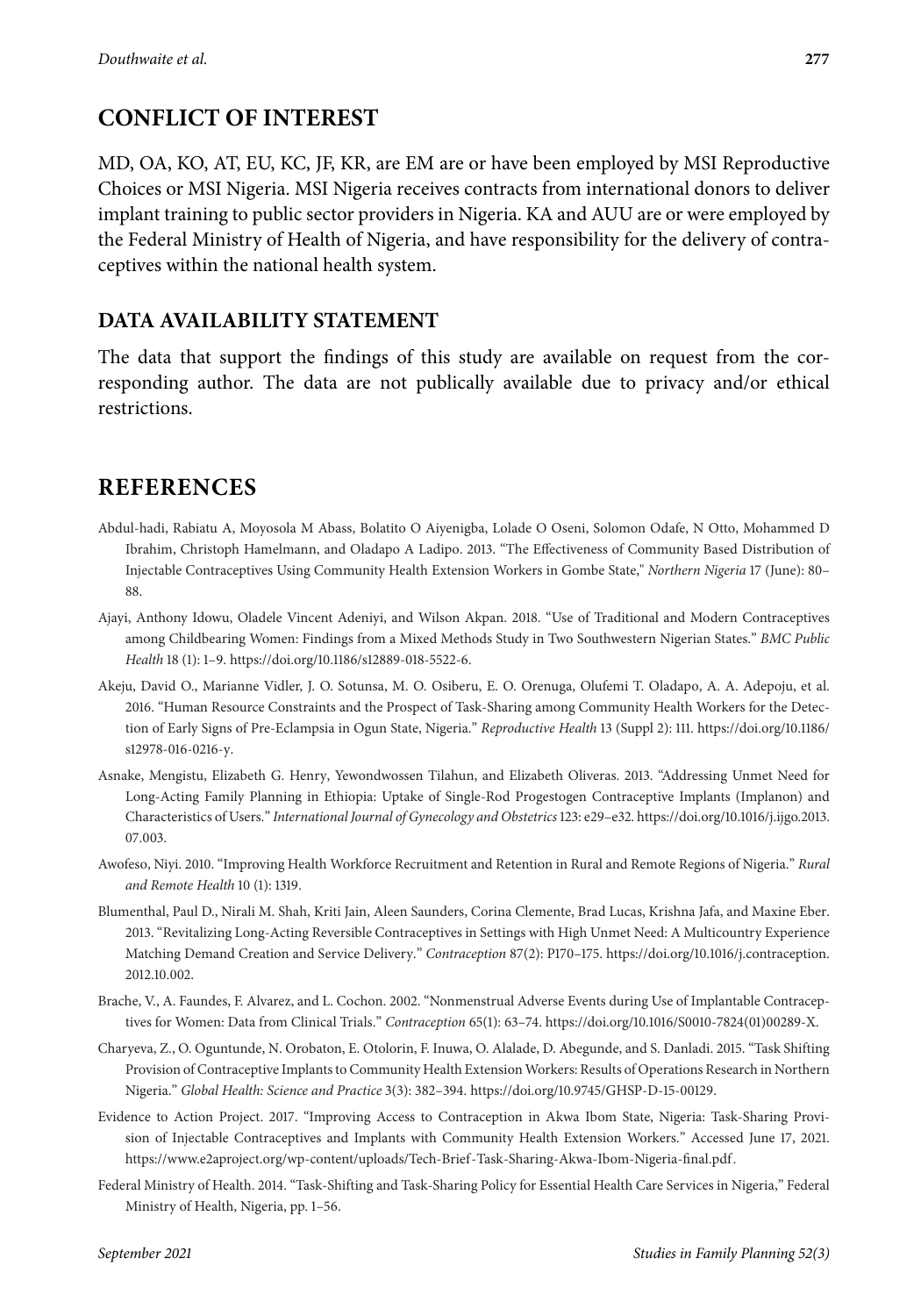- FP2020. 2019. "Nigeria 2018–2019 Actions for Acceleration. A Word from Our Advocacy Partner Dr. Ejike Oji." 2019. Accessed June 17, 2021. [http://www.familyplanning2020.org/nigeria.](http://www.familyplanning2020.org/nigeria)
- Fruhauf, Timothee, Linnea Zimmerman, Simon Peter Sebina Kibira, Fredrick Makumbi, Peter Gichangi, Solomon Shiferaw, Assefa Seme, Georges Guiella, and Amy Tsui. 2018. "Measuring Family Planning Quality and Its Link with Contraceptive Use in Public Facilities in Burkina Faso, Ethiopia, Kenya and Uganda." *Health Policy and Planning* 33 (7): 828–839. [https://doi.org/10.1093/heapol/czy058.](https://doi.org/10.1093/heapol/czy058)
- Guttmacher Institute. 2019. "Adding It Up: Investing in Contraception and Maternal and Newborn Health in Nigeria, 2018." 2019. Accessed June 17, 2021. [https://www.guttmacher.org/sites/default/files/factsheet/adding-it-\\_](https://www.guttmacher.org/sites/default/files/factsheet/adding-it-_up-contraception-mnh-nigeria.pdf) [up-contraception-mnh-nigeria.pdf.](https://www.guttmacher.org/sites/default/files/factsheet/adding-it-_up-contraception-mnh-nigeria.pdf)
- Implanon USA. 2019. "Implanon. Insertion and Removal." 2019. Accessed June 17, 2021. [https://www.implanon-usa.com/en/](https://www.implanon-usa.com/en/HCP/learn-about-it/insertion-and-removal/) [HCP/learn-about-it/insertion-and-removal/.](https://www.implanon-usa.com/en/HCP/learn-about-it/insertion-and-removal/)
- International Organization for Migration (IOM). 2014. "Promoting Better Management of Migration in Nigeria " Needs Assessment Of Nigerian Education Sector By International Organization For Migration." *Report*. Accessed June 17, 2021. [https://publications.iom.int/system/files/pdf/needs\\_assessment\\_nigerianeducsector.pdf.](https://publications.iom.int/system/files/pdf/needs_assessment_nigerianeducsector.pdf)
- Jain, Anrudh K, Arshad Mahmood, Zeba A Sathar, and Irfan Masood. 2014. "Reducing Unmet Need and Unwanted Childbearing: Evidence from a Panel Survey in Pakistan." *Studies in Family Planning* 45 (2): 277–299. [https://doi.org/10.1111/j.](https://doi.org/10.1111/j.1728-4465.2014.00389.x) [1728-4465.2014.00389.x.](https://doi.org/10.1111/j.1728-4465.2014.00389.x)
- Jatlaoui, Tara C., Halley E.M. Riley, and Kathryn M. Curtis. 2017. "The Safety of Intrauterine Devices among Young Women: A Systematic Review." *Contraception* 95 (1): 17–39. [https://doi.org/10.1016/j.contraception.2016.10.006.](https://doi.org/10.1016/j.contraception.2016.10.006)
- Kress, D., Y Su, and H Wang. 2016. "Assessment of Primary Health Care System Performance in Nigeria: Using the Primary Health Care Performance Indicator Conceptual Framework." *Health Systems & Reform* 2 (4): 302–18. [https://doi.org/10.](https://doi.org/10.1080/23288604.2016.1234861) [1080/23288604.2016.1234861.](https://doi.org/10.1080/23288604.2016.1234861)
- Lefebvre, Rachel, Marianne Hom, Hyuma Leland, and Milan Stevanovic. 2018. "Peripheral Nerve Injury with Nexplanon Removal: Case Report and Review of the Literature." *Contraception and Reproductive Medicine* 3 (1): 15. [https://doi.org/10.](https://doi.org/10.1186/s40834-018-0070-0) [1186/s40834-018-0070-0.](https://doi.org/10.1186/s40834-018-0070-0)
- Madden, Tessa, Colleen McNicholas, Qiuhong Zhao, Gina M. Secura, David L. Eisenberg, and Jeffrey F. Peipert. 2014. "Association of Age and Parity with Intrauterine Device Expulsion." *Obstetrics and Gynecology* 124 (4): 718–26. [https://doi.org/10.](https://doi.org/10.1097/AOG.0000000000000475) [1097/AOG.0000000000000475.](https://doi.org/10.1097/AOG.0000000000000475)
- Makinde, Olusesan Ayodeji, Abayomi Sule, Olayinka Ayankogbe, and David Boone. 2018. "Distribution of Health Facilities in Nigeria: Implications and Options for Universal Health Coverage." *International Journal of Health Planning and Management* 33 (4): e1179–e1192. [https://doi.org/10.1002/hpm.2603.](https://doi.org/10.1002/hpm.2603)
- Mavranezouli, I. 2008. "The Cost-Effectiveness of Long-Acting Reversible Contraceptive Methods in the UK: Analysis Based on a Decision-Analytic Model Developed for a National Institute for Health and Clinical Excellence (NICE) Clinical Practice Guideline." *Human Reproduction* 23 (6): 1338–1345. [https://doi.org/10.1093/humrep/den091.](https://doi.org/10.1093/humrep/den091)
- Mazza, Danielle, Kirsten Black, Angela Taft, Jayne Lucke, Kevin McGeechan, Marion Haas, Heather McKay, and Jeffery F. Peipert. 2016. "Increasing the Uptake of Long-Acting Reversible Contraception in General Practice: The Australian Contraceptive ChOice PRoject (ACCORd) Cluster Randomised Controlled Trial Protocol." *BMJ Open* 6 (10): 1–9. [https://doi.org/10.1136/bmjopen-2016-012491.](https://doi.org/10.1136/bmjopen-2016-012491)
- Meirik, Olav, Vivian Brache, Kiriwat Orawan, Ndema Abu Habib, Johannes Schmidt, Nuriye Ortayli, Kelly Culwell, Emily Jackson, and Moazzam Ali. 2013. "A Multicenter Randomized Clinical Trial of One-Rod Etonogestrel and Two-Rod Levonorgestrel Contraceptive Implants with Nonrandomized Copper-IUD Controls: Methodology and Insertion Data." *Contraception* 87 (1): 113–120. [https://doi.org/10.1016/j.contraception.2012.08.044.](https://doi.org/10.1016/j.contraception.2012.08.044)
- Morgan, G, B Feyisetan, M Shukla, A Saad, A Schachter, and F Jega. 2017. "Building Evidence to Support the Provision of Implants at Community Level through Task-Shifting." 2017. Accessed June 17, 2021. [https://www.e2aproject.org/wp-content/](https://www.e2aproject.org/wp-content/uploads/Nigeria-CHEWs-Implant-Tasksharing-FINAL.pdf) [uploads/Nigeria-CHEWs-Implant-Tasksharing-FINAL.pdf.](https://www.e2aproject.org/wp-content/uploads/Nigeria-CHEWs-Implant-Tasksharing-FINAL.pdf)
- National Population Commission (NPC) [Nigeria], and ICF. 2019. "*Nigeria Demographic Health Survey 2018*." The DHS Program ICF Rockville, MD, 748. [https://dhsprogram.com/pubs/pdf/FR359/FR359.pdf.](https://dhsprogram.com/pubs/pdf/FR359/FR359.pdf)
- Nigeria Bureau of Statistics. 2019 "Nigeria Data Portal. Open Data for Africa." Accessed January 25, 2019. [http://nigeria.](http://nigeria.opendataforafrica.org/) [opendataforafrica.org/.](http://nigeria.opendataforafrica.org/)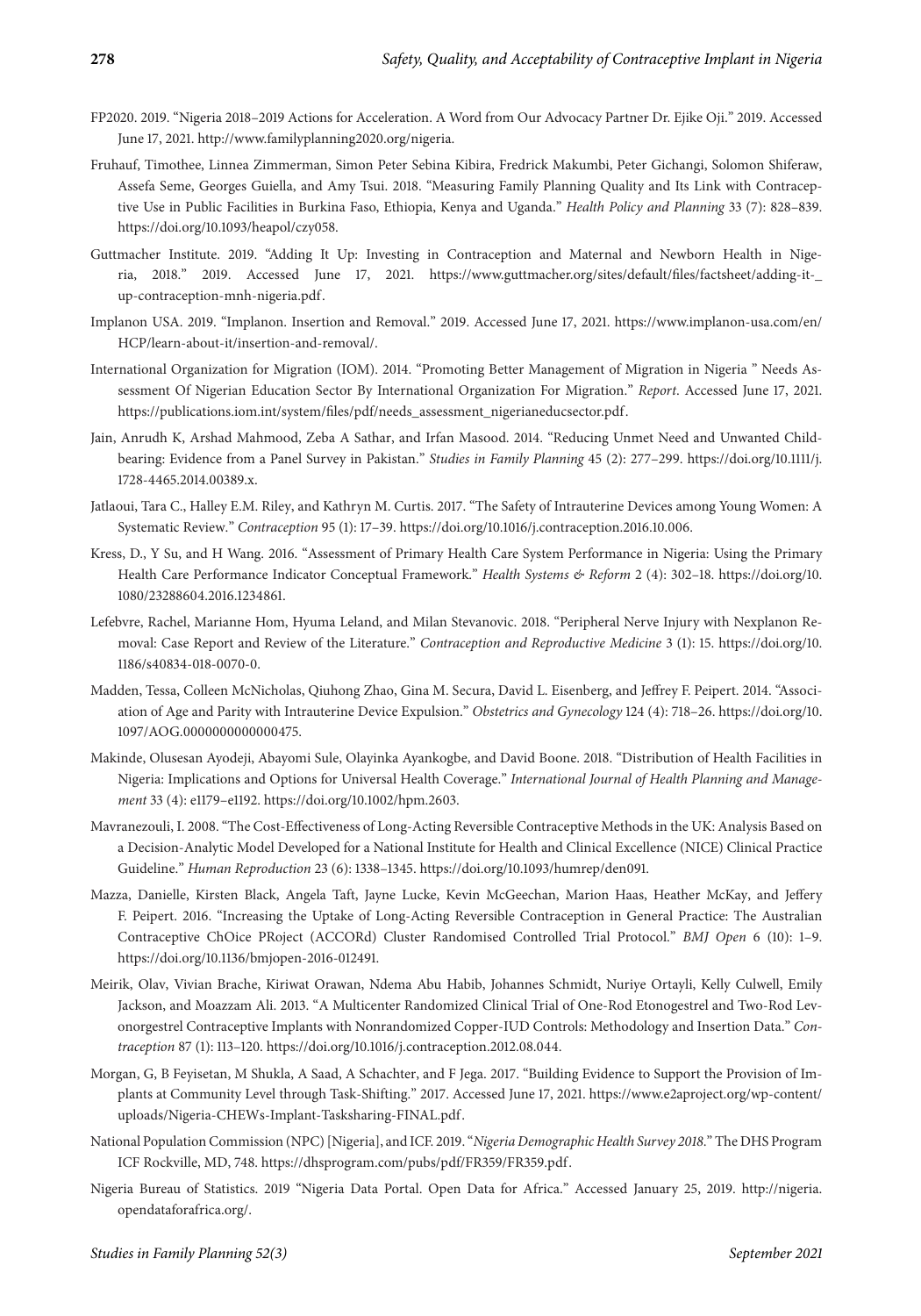- Performance Monitoring and Accountability (PMA2020). 2018. "PMA2020/NIGERIA APRIL-MAY 2018 (ROUND 3)." [https://www.pmadata.org/sites/default/files/data\\_product\\_results/PMA2020-Nigeria-National-R3-FP-Brief.pdf.](https://www.pmadata.org/sites/default/files/data_product_results/PMA2020-Nigeria-National-R3-FP-Brief.pdf)
- Polus, Stephanie, Simon Lewin, Claire Glenton, Priya M. Lerberg, Eva Rehfuess, and A. Metin Gülmezoglu. 2015. "Optimizing the Delivery of Contraceptives in Low- and Middle-Income Countries through Task Shifting: A Systematic Review of Effectiveness and Safety." *Reproductive Health* 12: 27. [https://doi.org/10.1186/s12978-015-0002-2.](https://doi.org/10.1186/s12978-015-0002-2)
- RamaRao, Saumya, Marlina Lacuesta, Marilou Costello, Blesilda Pangolibay, and Heidi Jones. 2003. "The Link between Quality of Care and Contraceptive Use." *International Family Planning Perspectives* 29 (2): 76. [https://doi.org/10.2307/3181061.](https://doi.org/10.2307/3181061)
- Ramdhan, Rebecca C, Emily Simonds, Charlotte Wilson, Marios Loukas, Rod J Oskouian, and R. Shane Tubbs. 2018. "Complications of Subcutaneous Contraception: A Review." *Cureus* 10 (1): 1–10. [https://doi.org/10.7759/cureus.2132.](https://doi.org/10.7759/cureus.2132)
- Reiss, K., S. Penfold, O. Alabi, M. Ali, K. Hopkins, T. Dinh Ngo, K. Odogwu, et al. 2018. "Safety, Quality, and Acceptability of Contraceptive Subdermal Implant Provision by Community Health Extension Workers versus Nurses and Midwives in Nigeria: Protocol for a Quasi-Experimental, Noninferiority Study." *Journal of Medical Internet Research* 20 (3): e67. [https://doi.org/10.2196/resprot.8721.](https://doi.org/10.2196/resprot.8721)
- Rowlands, Sam, and Stephen Searle. 2014. "Contraceptive Implants: Current Perspectives." *Open Access Journal of Contraception*, 5: 73–84. [https://doi.org/10.2147/oajc.s55968.](https://doi.org/10.2147/oajc.s55968)
- Schaefer, Lois. 2015. "Task Sharing Implant Insertion by Community Health Workers: Not Just Can It Work, but How Might It Work Practically and With Impact in the Real World." *Global Health: Science and Practice* 3 (3): 327–29. [https://doi.org/10.](https://doi.org/10.9745/GHSP-D-15-00230) [9745/GHSP-D-15-00230.](https://doi.org/10.9745/GHSP-D-15-00230)
- Shelton, James D., and Clea Finkle. 2016. "Leading with LARCs in Nigeria: The Stars Are Aligned to Expand Effective Family Planning Services Decisively." *Global Health Science and Practice* 4(2): 179–185. [https://doi.org/10.9745/GHSP-D-](https://doi.org/10.9745/GHSP-D-16-00135)[16-00135.](https://doi.org/10.9745/GHSP-D-16-00135)
- Shoupe, Donna. 2016. "LARC Methods: Entering a New Age of Contraception and Reproductive Health." *Contraception and Reproductive Medicine* 1 (1): 4. [https://doi.org/10.1186/s40834-016-0011-8.](https://doi.org/10.1186/s40834-016-0011-8)
- StataCorp. 2017. "Stata Statistical Software: Release 15." College Station TX: StataCorp LLC.
- Thanel, Katherine, Danielle Garfinkel, Christina Riley, Keith Esch, Woldemariam Girma, Tadele Kebede, Gaby Kasongo, et al. 2018. "Leveraging Long Acting Reversible Contraceptives to Achieve FP2020 Commitments in Sub-Saharan Africa: The Potential of Implants." *PLoS ONE* 13 (4): e0195228. [https://doi.org/10.1371/journal.pone.0195228.](https://doi.org/10.1371/journal.pone.0195228)
- Trussell, James, Fareen Hassan, Julia Lowin, Amy Law, and Anna Filonenko. 2015. "Achieving Cost-Neutrality with Long-Acting Reversible Contraceptive Methods." *Contraception* 91 (1): 49–56. [https://doi.org/10.1016/j.contraception.2014.08.011.](https://doi.org/10.1016/j.contraception.2014.08.011)
- Uzondu, Charles A., Henry V. Doctor, Sally E. Findley, Godwin Y. Afenyadu, and Alastair Ager. 2015. "Female Health Workers at the Doorstep: A Pilot of Community-Based Maternal, Newborn, and Child Health Service Delivery in Northern Nigeria." *Global Health Science and Practice* 3 (1): 97–108. [https://doi.org/10.9745/GHSP-D-14-00117.](https://doi.org/10.9745/GHSP-D-14-00117)
- WHO. 2012. "Optimizing Health Worker Roles to Improve Access to Key Maternal and Newborn Health Interventions through Task Shifting." Accessed June 17, 2021. [http://apps.who.int/iris/bitstream/handle/10665/77764/9789241504843\\_eng.pdf;](http://apps.who.int/iris/bitstream/handle/10665/77764/9789241504843_eng.pdf;jsessionid=03C7E9F381481A2000A73968037CFAAC?sequence=1) [jsessionid=03C7E9F381481A2000A73968037CFAAC?sequence=1.](http://apps.who.int/iris/bitstream/handle/10665/77764/9789241504843_eng.pdf;jsessionid=03C7E9F381481A2000A73968037CFAAC?sequence=1)
- WHO. 2014. "Using Auxiliary Nurse Midwives to Improve Access to Key Maternal and Newborn Health Interventions." Accessed June 17, 2021. [https://apps.who.int/iris/bitstream/handle/10665/128037/WHO\\_RHR\\_14.22\\_eng.pdf;jsessionid=](https://apps.who.int/iris/bitstream/handle/10665/128037/WHO_RHR_14.22_eng.pdf;jsessionid=6CD707FF601E425D284C710C6BA83D9F?sequence=1) [6CD707FF601E425D284C710C6BA83D9F?sequence=1.](https://apps.who.int/iris/bitstream/handle/10665/128037/WHO_RHR_14.22_eng.pdf;jsessionid=6CD707FF601E425D284C710C6BA83D9F?sequence=1)
- WHO. 2017. "Task Sharing to Improve Access to Family Planning/Contraception." Accessed June 17, 2021. [http://apps.who.int/](http://apps.who.int/iris/bitstream/handle/10665/259633/WHO-RHR-17.20-eng.pdf?sequence=1) [iris/bitstream/handle/10665/259633/WHO-RHR-17.20-eng.pdf?sequence=1.](http://apps.who.int/iris/bitstream/handle/10665/259633/WHO-RHR-17.20-eng.pdf?sequence=1)

## **ACKNOWLEDGMENTS**

The authors would like to thank: the nurses, midwives, CHEWs, and clients who participated in the study; the Federal Ministry of Health Nigeria and the Kaduna and Ondo States Ministries of Health, including Directors of primary health care, Directors health planning research and statistics, and the State family planning coordinators; Nigeria's Nursing and Midwifery Council; the Community Health Practitioners Registration Board of Nigeria; and the following individuals for support in conceptualisation, design, implementation or analysis: Ufuoma Omo-Obi